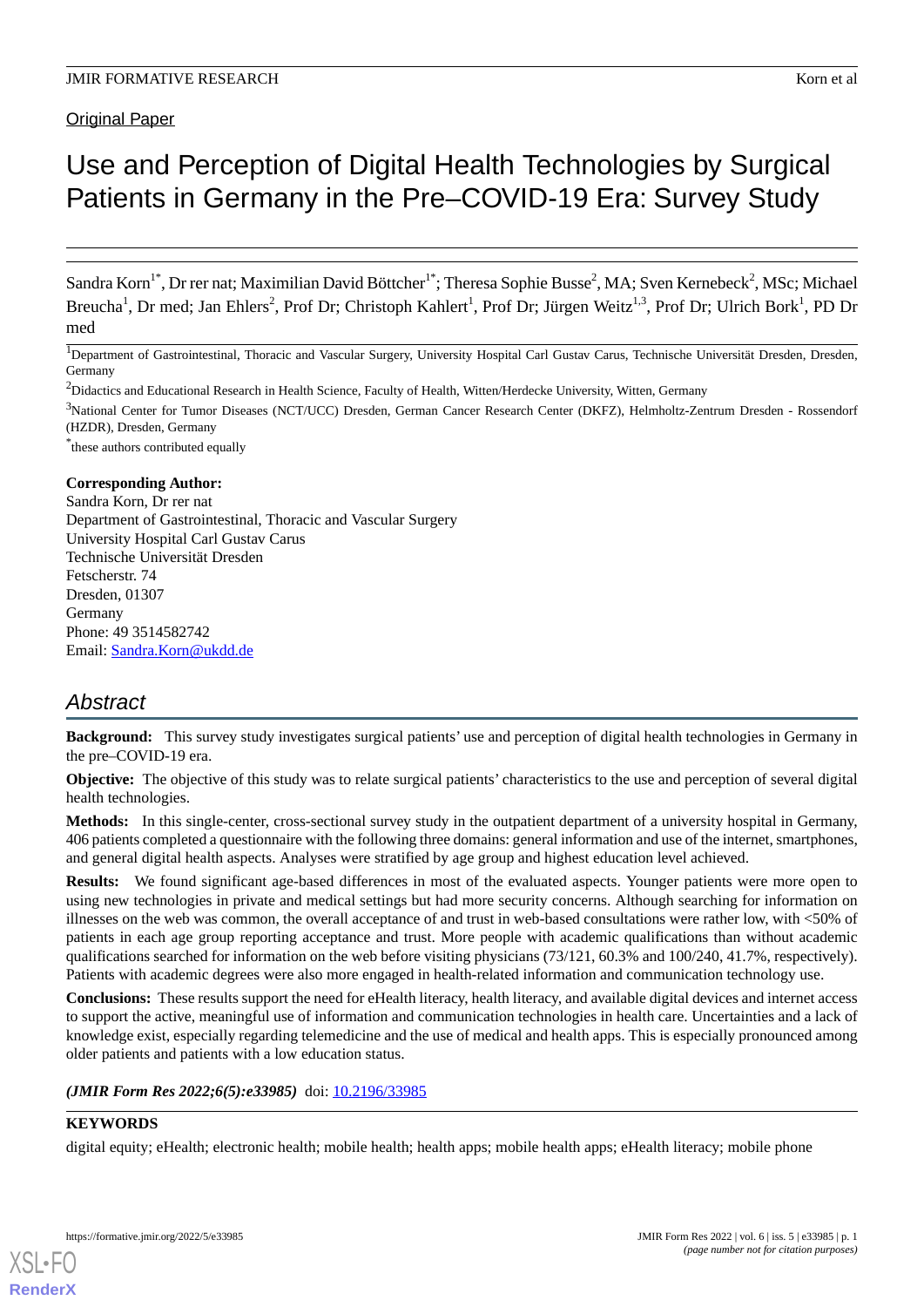## *Introduction*

#### **Background**

Information and communication technologies (ICTs) have changed our private and professional lives and are also increasingly being used in the health care sector [[1,](#page-10-0)[2](#page-10-1)]. ICTs cover a wide range of technologies that are often also subsumed under the term *eHealth*. da Fonseca et al [\[3](#page-10-2)] conducted a systematic literature review to clarify the content of the term *eHealth*. They formed 4 categories by classifying 446 publications with possible overlaps in content (mobile health [mHealth], telemedicine and telehealth, technology, and other). which we will adopt as the basic structure in this paper.

According to da Fonseca et al [[3\]](#page-10-2), mHealth includes the use of smartphone apps to identify, treat, and support disease. The scheduling of health examinations, use of wireless sensors to monitor patients, and transfer of these data between settings also fall under this category.

Under telehealth, the authors include interactions between providers and patients via digital means. Although the use of telehealth is highly dependent on the supply of health care professionals, it is difficult to assess the acceptance and engagement of patients receiving care in different settings. Therefore, we did not focus on this in the survey.

The technology category by da Fonseca et al [[3](#page-10-2)] covers the encryption of patient medical data to protect them when they are accessed on the web. Data protection in health care facilities, the creation of system support, and the development of devices to implement digital applications also fall under this category. According to da Fonseca et al [[3\]](#page-10-2), the use of the Internet of Things, cloud storage, and big data can also be assigned to this category. This area is also very complex on the one hand and controlled by institutions on the other and, therefore, is not the focus of the survey.

The authors use the category *Other* to describe a combination of previous practices in new areas and a focus on costs.

To focus especially on technologies that patients can use independently and intrinsically, our survey focuses on the category mHealth, covering fitness devices and mobile apps as well as internet use and general digital health aspects. Fitness devices are defined as fitness bracelets or fitness watches.

Patients are one of the main target groups for ICTs related to health care. The use of ICTs can increase patients' enlightened participation by enabling them to take more active control of their own health [[4\]](#page-11-0). ICTs can enable better self-assessment of health status and increase patient safety and involvement [\[5](#page-11-1)].

However, competencies and skills are necessary for patients to use ICTs to improve their own health. In this context, health literacy (HL) is important [\[6](#page-11-2)]. In the context of the COVID-19 pandemic and the associated spread of health-related misinformation and widespread implementation of digital health services such as video consults, the concept of HL has become increasingly important [[7](#page-11-3),[8\]](#page-11-4). Particularly in the context of the increasing significance of ICTs in general and mobile apps in particular, eHealth literacy (eHL) has become an even more

 $XS$  $\cdot$ FC **[RenderX](http://www.renderx.com/)** important concept than HL [[9\]](#page-11-5). Incorporated into this concept are the ability to navigate information on the internet and the ability to self-manage ICT use. In addition, eHL includes analytical competencies [\[10](#page-11-6)-[12\]](#page-11-7). Another concept that is closely related to eHL is digital health equity. This describes the differences in the access to and use of ICTs between different populations and groups. This concept is of greatest interest regarding the increasing provision of digital health care as it describes the possible exclusion of people who lack access to and the ability to use ICTs [\[2](#page-10-1),[13\]](#page-11-8).

The increased use of ICTs in various areas of life that occurred during the pandemic in the context of social distancing [\[14](#page-11-9)] has had significant implications for the issues considered in this paper.

#### **Objectives**

During the COVID-19 pandemic, there has been a tremendous increase in the use of eHealth technologies, such as video consultations [[15\]](#page-11-10). However, this trial was conducted in the pre–COVID-19 era and provides an overview of the perception of these new technologies in a representative cohort of surgical patients. The aim of this pilot study was to illustrate the patient-centered aspects of digital health technologies and their use, dissemination, and acceptance depending on basic patient-related sociodemographic data. Acceptance is defined as the intention to use and, in some cases, as the actual use of health technologies [\[16](#page-11-11)[,17](#page-11-12)]. Therefore, we investigated how surgical patients access and use digital health technologies and how their use behavior differs among different population subgroups.

## *Methods*

#### **Study Design**

This single-center, cross-sectional survey study (Medical Information and Communication Technology Use of Patients) was conducted at the University Hospital Dresden, Germany, in the Department of Visceral, Thoracic, and Vascular Surgery between September 2019 and March 2020. A self-administered questionnaire was developed in consultation with a statistician and an expert in data management ([Multimedia Appendix 1\)](#page-10-3). The questionnaire was pretested and validated in a group of 10 persons working at the surgical trial unit in the Department of Surgery, University Hospital Dresden. The questionnaire was provided as a paper-based survey to ensure the participation of all patients. As the main aim of this pilot trial was to obtain a status quo of the use and perception of eHealth and mHealth technologies in a representative cohort of surgical patients rather than a thorough investigation of a general technology acceptance model, we chose to design a short, nonvalidated questionnaire ourselves. Questions were partly taken from existing instruments and partly added after obtaining results from structured qualitative interviews with patients and surgeons before this trial [[9,](#page-11-5)[18](#page-11-13)[-20](#page-11-14)].

#### **Ethics Approval**

This study was conducted in line with the principles of the Declaration of Helsinki. The trial was approved by the ethics committee (Institutional Review Board) of the Technical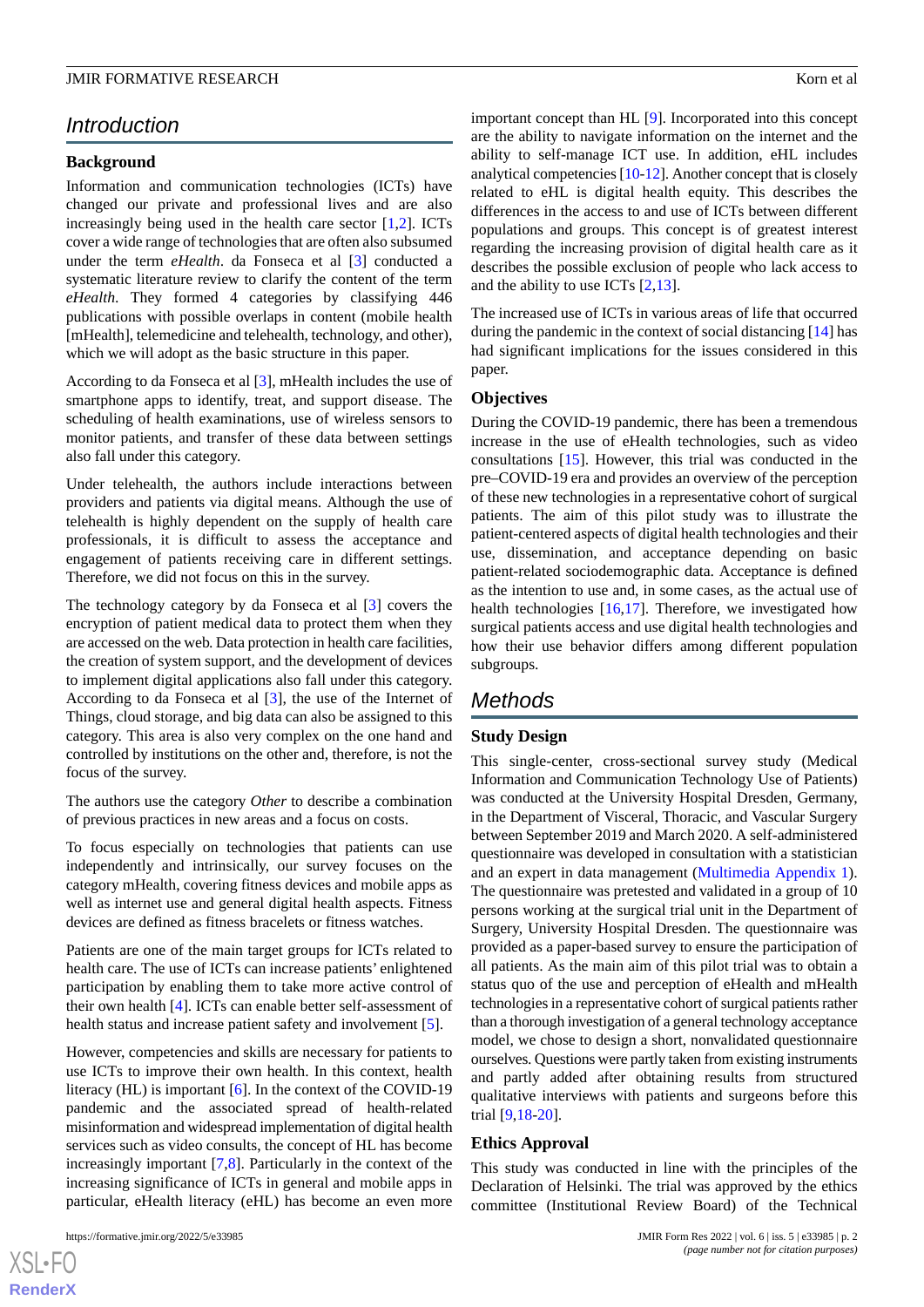University Dresden (file 313062019, June 7, 2019). The American Association for Public Opinion Research guidelines were followed as applicable.

#### **Measurements**

The questionnaire contained four categories: (1) questions on general information, (2) questions on the use of the internet, (3) questions on mobile phones (cell phones) and smartphones, and (4) general questions on the use of ICTs ([Multimedia Appendix](#page-10-3) [1\)](#page-10-3). Participant-related and demographic data were collected in the questionnaire. The survey was anonymous, and a pooled analysis of the questionnaire responses was conducted so that no conclusions could be drawn about individual participants.

#### **Sampling and Recruitment**

Questionnaires were distributed to randomly selected nonemergency patients at the receptionist's office during the first patient contact at the Department of Surgery at the Dresden University Hospital, Germany.

The inclusion criteria to participate in the study were (1) admission to the clinic of the Department of Visceral, Thoracic, and Vascular Surgery of the University Hospital Dresden; (2) being aged ≥18 years; (3) provision of verbal consent; and (4) understanding of the German language owing to the presentation of the questionnaire in German.

The exclusion criteria were (1) admission to the hospital because of an emergency, (2) language problems, and (3) an impaired mental state or lack of compliance.

#### **Data Collection**

After oral information was provided and individuals were asked to participate in the study and complete the questionnaire, the participants were presented with the questionnaire. The participants were informed that their refusal to participate would not result in any disadvantages. The time needed to complete the questionnaire was approximately 15 minutes. No compensation was offered.

## **Data Analysis**

Data from the questionnaires were pooled into a table using Microsoft Excel (Microsoft Office 2016). Demographic data analyses and statistical analyses were performed using R (version 4.0.2; R Foundation for Statistical Computing) in RStudio (version 1.2.1335; RStudio, Inc). A chi-square test was performed to show any relationship between the age group and the variables under consideration (*P*<.05).

## *Results*

#### **Overview**

In total, 650 questionnaires were distributed to randomly selected nonemergency patients at the receptionist's office during the first patient contact. Of these, 406 questionnaires were returned, yielding a response rate of 62.5% (406/650). However, not all participants answered all questions, as can be seen in the results tables, which provide the absolute numbers for each question.

#### **Participant Characteristics**

[Table 1](#page-3-0) shows the participants' demographic data and general information. The participants were divided into 3 age groups (young adults: 18-40 years; middle-aged adults: 41-70 years; and older adults: >71 years) to investigate differences according to age. In total, 56.1% (226/403) were men and 43.9% (177/403) were women; 15.1% (61/405) were young adults, 63% (255/405) were middle-aged adults, and 22% (89/405) were older adults. Only 26.8% (102/381) of the participants lived in cities with >100,000 inhabitants. Of the 406 participants, 353 (86.9%) visited their general practitioner on a regular basis, whereas only 22 (5.4%) did not regularly visit any physician. A total of 14% (55/394) reported >10 outpatient and hospital visits per year. In the sample population, 32% (123/384) had obtained an academic degree as the highest form of education, 56.8% (218/384) had completed vocational training, and 4.7% (18/384) had a school-leaving degree (see Table S1 in [Multimedia](#page-10-4) [Appendix 2](#page-10-4) for the patients' demographic data by level of education). In total, 58.9% (229/389) of the participants had a chronic disease.

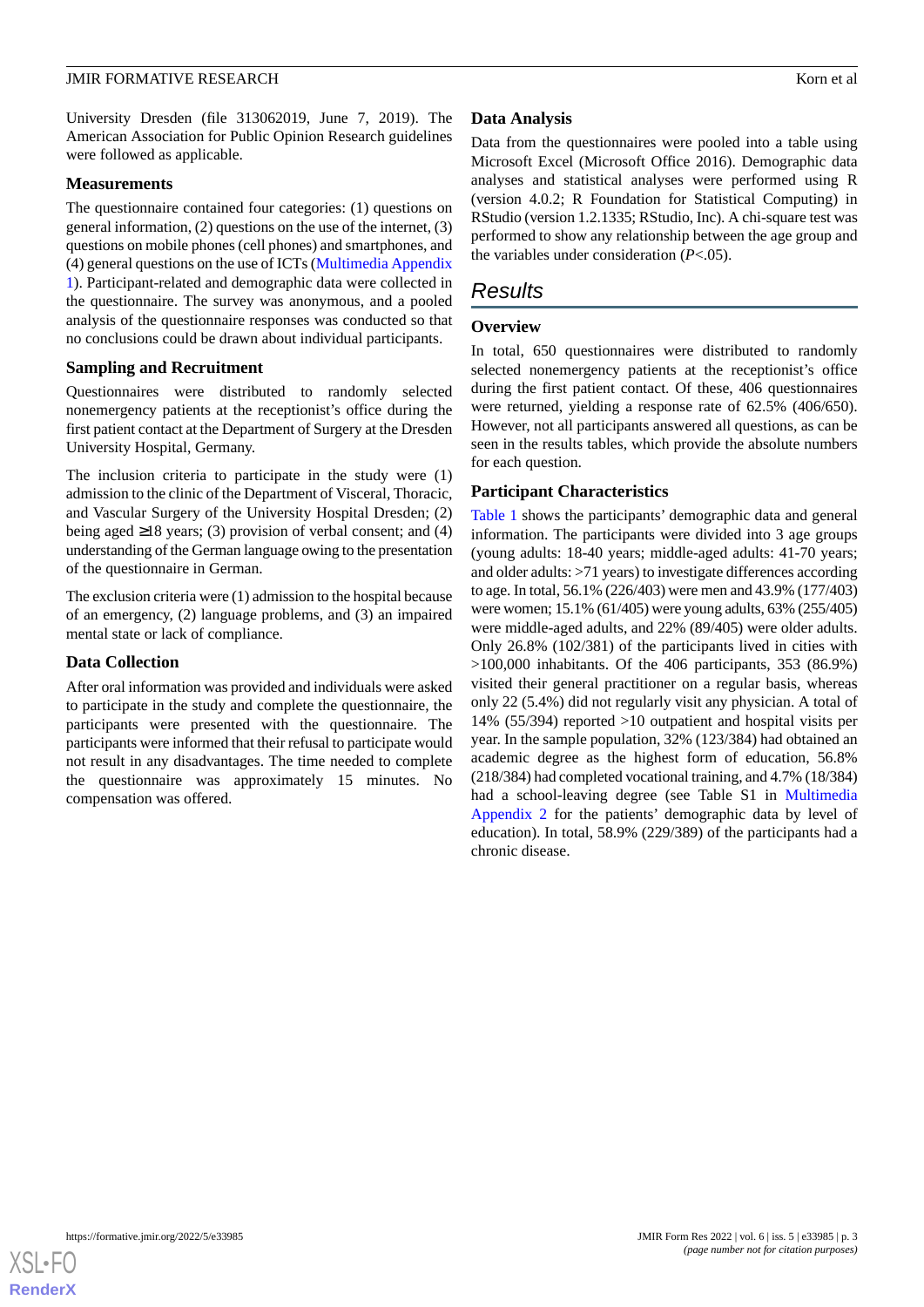## **JMIR FORMATIVE RESEARCH** Korn et al.

<span id="page-3-0"></span>Table 1. Participants' demographic data sorted by age group (N=406).

| Characteristic                            |           | Age 18 to 40 years (n=61), n (%) Age 41 to 70 years (n=255), n (%) Age $\geq$ 71 years (n=89), n (%) Total <sup>a</sup> , n (%) |           |            |
|-------------------------------------------|-----------|---------------------------------------------------------------------------------------------------------------------------------|-----------|------------|
| <b>Sex</b>                                |           |                                                                                                                                 |           |            |
| Male                                      | 31 (50.8) | 145(57.1)                                                                                                                       | 50(56.8)  | 226(56.1)  |
| Female                                    | 30(49.2)  | 109 (42.9)                                                                                                                      | 38 (43.2) | 177 (43.9) |
| Total                                     | 61(100)   | 254 (100)                                                                                                                       | 88 (100)  | 403 (100)  |
| <b>Inhabitants in hometown</b>            |           |                                                                                                                                 |           |            |
| $<$ 10,000                                | 11(18.6)  | 96 (39.7)                                                                                                                       | 25(31.2)  | 132 (34.6) |
| 10,000 to 50,000                          | 13(22)    | 58 (24)                                                                                                                         | 24 (30)   | 95 (24.9)  |
| 50,000 to 100,000                         | 2(3.4)    | 11(4.5)                                                                                                                         | 6(7.5)    | 19(5)      |
| >100,000                                  | 29 (49.2) | 58 (24)                                                                                                                         | 15(18.8)  | 102(26.8)  |
| Not known                                 | 4(6.8)    | 19(7.9)                                                                                                                         | 10(12.5)  | 33(8.7)    |
| Total                                     | 59 (100)  | 242 (100)                                                                                                                       | 80 (100)  | 381 (100)  |
| Regularly visited physicians <sup>b</sup> |           |                                                                                                                                 |           |            |
| None                                      | 13(21.3)  | 9(3.5)                                                                                                                          | 0(0)      | 22(5.4)    |
| General practitioner                      | 41(67.2)  | 227 (89)                                                                                                                        | 84 (94.4) | 353 (86.9) |
| Cardiologist                              | 4(6.6)    | 23(9)                                                                                                                           | 20(22.5)  | 48 (11.8)  |
| Gastroenterologist                        | 7(11.5)   | 20(7.8)                                                                                                                         | 10(11.2)  | 37(9.1)    |
| Other physician                           | 18(29.5)  | 86 (33.7)                                                                                                                       | 34 (38.2) | 138 (34)   |
| Total                                     | 61(100)   | 255 (100)                                                                                                                       | 89 (100)  | 406 (100)  |
| Outpatient and hospital visits per year   |           |                                                                                                                                 |           |            |
| Never                                     | 1(1.6)    | 5(2)                                                                                                                            | 0(0)      | 6(1.5)     |
| $\mathbf{1}$                              | 6(9.8)    | 22(8.9)                                                                                                                         | 3(3.4)    | 31(7.9)    |
| $2$ to $3$                                | 31 (50.8) | 82 (33.3)                                                                                                                       | 18(20.7)  | 131 (33.2) |
| $4$ to $6$                                | 10(16.4)  | 75 (30.5)                                                                                                                       | 39 (44.8) | 124(31.5)  |
| 7 to 9                                    | 5(8.2)    | 28(11.4)                                                                                                                        | 14(16.1)  | 47 (11.9)  |
| $\geq$ 10                                 | 8(13.1)   | 34(13.8)                                                                                                                        | 13 (14.9) | 55(14)     |
| Total                                     | 61 (100)  | 246 (100)                                                                                                                       | 87 (100)  | 394 (100)  |
| <b>Degree obtained</b>                    |           |                                                                                                                                 |           |            |
| Still in training                         | 8(13.1)   | 0(0)                                                                                                                            | 1(1.3)    | 9(2.3)     |
| School-leaving certificate                | 2(3.3)    | 10(4.1)                                                                                                                         | 6(7.7)    | 18(4.7)    |
| Completed vocational<br>training          | 34(55.7)  | 150(61.5)                                                                                                                       | 33(42.3)  | 218 (56.8) |
| Completed academic degree                 | 16(26.2)  | 76(31.1)                                                                                                                        | 31(39.7)  | 123(32)    |
| No degree or no training                  | 0(0)      | 2(0.8)                                                                                                                          | 0(0)      | 2(0.5)     |
| Not specified                             | 1(1.6)    | 6(2.5)                                                                                                                          | 7(9)      | 14(3.6)    |
| Total                                     | 61(100)   | 244 (100)                                                                                                                       | 78 (100)  | 384 (100)  |
| <b>Chronic disease</b>                    |           |                                                                                                                                 |           |            |
| Yes                                       | 25(41.7)  | 144 (59.8)                                                                                                                      | 60(69)    | 229 (58.9) |
| No                                        | 35(58.3)  | 97 (40.2)                                                                                                                       | 27(31)    | 160(41.1)  |
| Total                                     | 60(100)   | 241 (100)                                                                                                                       | 87 (100)  | 389 (100)  |

a Includes questionnaire responses without information on the age group provided, which are therefore only counted in the *Total* column.

<sup>b</sup>Multiple answers were possible, and the percentage refers to the respective total.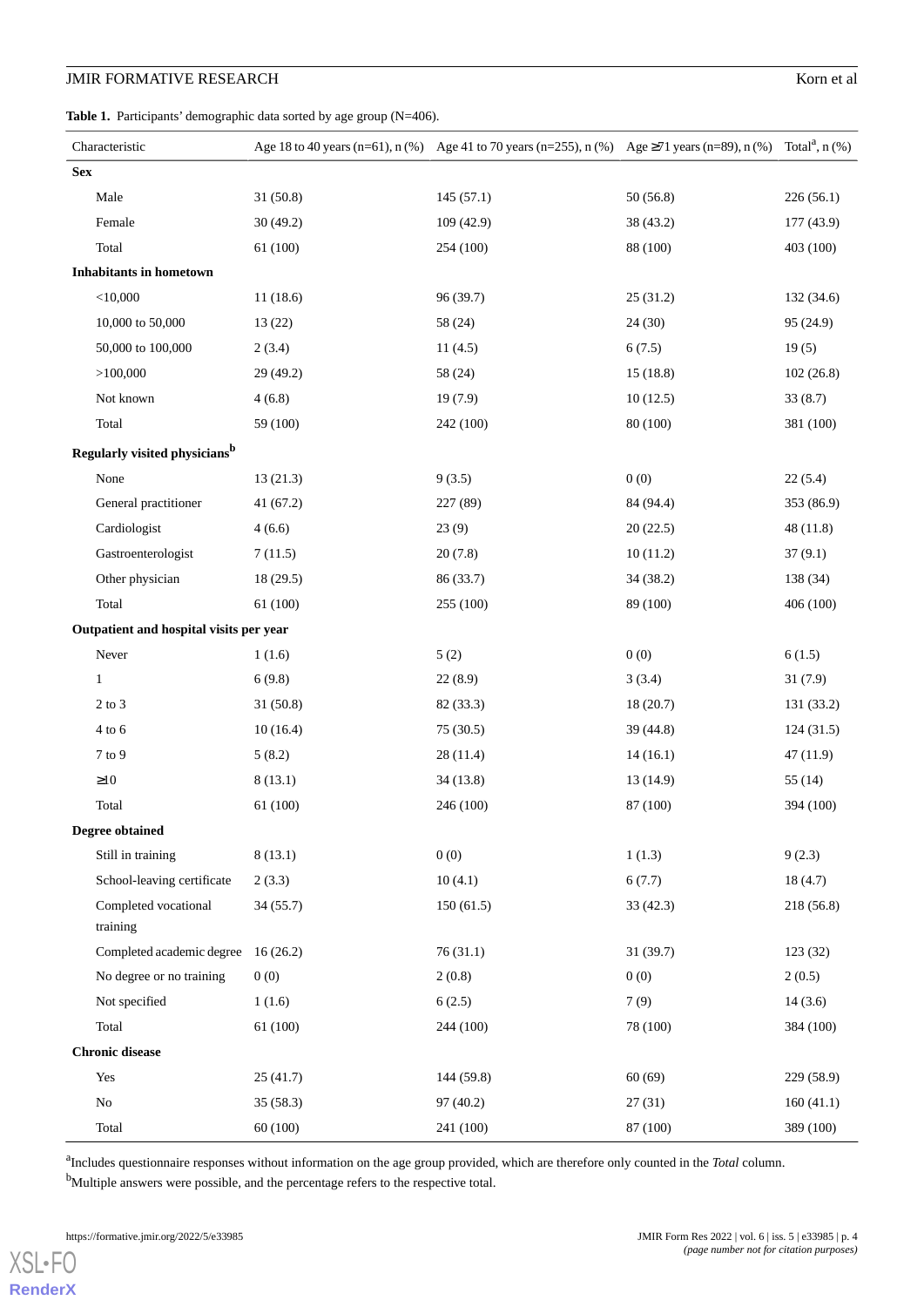#### **Participant Internet Use by Age Group**

[Table 2](#page-4-0) shows the internet use of the participants by age group. In total, 67% (266/397) of the participants reported having searched the internet for information about diseases at any time in the past. There was a statistically significant difference  $(P=.004)$  by age group, with 34% (29/85) of the older adults, 71.8% (181/252) of the middle-aged adults, and 93% (56/60) of the young adults using the internet to search for information about diseases (266/397, 67%). Almost half of the participants (180/390, 46.2%) had searched the internet for information about their current illness before their hospital visit. This was done by more young adults than middle-aged adults and older adults, resulting in a strong relationship with the respective age groups (*P*<.001). Most participants (249/406, 61.3%) indicated that they had taught themselves how to use computers and smartphones, whereas some of the middle-aged adults and older adults (5/255, 2% and 4/89, 5%) had visited adult education centers for this purpose. A total of 24.6% (96/390) of the participants did not have access to broadband internet at home. The proportion of older adults who did not have access to broadband internet (37/81, 46%) was significantly higher than that of young and middle-aged adults (*P*<.001).

<span id="page-4-0"></span>Table 2. Participant internet use sorted by age group (N=406).

| Characteristic                                        |                        |                                                          | Age 18 to 40 years (n=61), n (%) Age 41 to 70 years (n=255), n (%) Age $\geq$ 71 years (n=89), n (%) |           | Total <sup>a</sup> , $n$ (%) |  |
|-------------------------------------------------------|------------------------|----------------------------------------------------------|------------------------------------------------------------------------------------------------------|-----------|------------------------------|--|
| Searches the internet for diseases in general         |                        |                                                          |                                                                                                      |           |                              |  |
|                                                       | Yes                    | 56 (93.3)                                                | 181 (71.8)                                                                                           | 29(34.1)  | 266(67)                      |  |
|                                                       | No                     | 4(6.7)                                                   | 69 (27.4)                                                                                            | 55 (64.7) | 128(32.2)                    |  |
|                                                       | Not known              | 0(0)                                                     | 2(0.8)                                                                                               | 1(1.2)    | 3(0.8)                       |  |
|                                                       | Total                  | 60(100)                                                  | 252 (100)                                                                                            | 85 (100)  | 397 (100)                    |  |
|                                                       |                        | Searches for web-based information about current illness |                                                                                                      |           |                              |  |
|                                                       | Yes                    | 38(63.3)                                                 | 116(47)                                                                                              | 26(31.3)  | 180(46.2)                    |  |
|                                                       | No                     | 22(36.7)                                                 | 131(53)                                                                                              | 57 (68.7) | 210(53.8)                    |  |
|                                                       | Total                  | 60(100)                                                  | 247 (100)                                                                                            | 83 (100)  | 390 (100)                    |  |
| Learning to use computers or smartphones <sup>b</sup> |                        |                                                          |                                                                                                      |           |                              |  |
|                                                       | Self-taught            | 57 (93.4)                                                | 169(66.3)                                                                                            | 23(25.8)  | 249(61.3)                    |  |
|                                                       | Internet research      | 8(13.1)                                                  | 17(6.7)                                                                                              | 0(0)      | 25(6.2)                      |  |
|                                                       | Family or friends      | 17(27.9)                                                 | 108(42.4)                                                                                            | 23(25.8)  | 148 (36.5)                   |  |
|                                                       | Adult education center | 0(0)                                                     | 5(2)                                                                                                 | 4(4.5)    | 9(2.2)                       |  |
|                                                       | Other                  | 3(4.9)                                                   | 18(7.1)                                                                                              | 9(10.1)   | 30(7.4)                      |  |
|                                                       | Total                  | 61(100)                                                  | 255 (100)                                                                                            | 89 (100)  | 406 (100)                    |  |
| DSL <sup>c</sup> or broadband connection at home      |                        |                                                          |                                                                                                      |           |                              |  |
|                                                       | Yes                    | 52(88.1)                                                 | 178 (71.2)                                                                                           | 38(46.9)  | 268(68.7)                    |  |
|                                                       | No                     | 4(6.8)                                                   | 55(22)                                                                                               | 37(45.7)  | 96(24.6)                     |  |
|                                                       | Not known              | 3(5.1)                                                   | 17(6.8)                                                                                              | 6(7.4)    | 26(6.7)                      |  |
|                                                       | Total                  | 59 (100)                                                 | 250 (100)                                                                                            | 81 (100)  | 390 (100)                    |  |

a Includes questionnaire responses without information on the age group provided, which are therefore only counted in the *Total* column.

<sup>b</sup>Multiple answers were possible, and the percentage refers to the respective total.

<sup>c</sup>DSL: digital subscriber line.

#### **Use of Mobile Phones and Smartphones**

[Table 3](#page-5-0) summarizes the use of mobile phones and smartphones by age group. In total, 7.9% (31/393) of the study population did not own a cell phone. The percentage of participants who did not own a mobile phone was significantly higher in the group of older adults (20/89, 24%; *P*<.001), whereas all young adults owned a mobile phone. A total of 78.9% (296/375) of the respondents reported that their mobile phones were smartphones, and the proportion of older adults who did not own a smartphone was significantly higher (35/72, 49%;

participants (192/330, 58.2%) followed by the Apple iOS system (77/330, 23.3%). Of the 49 older adults, 19 (39%) did not know which operating system was installed on their mobile phones. Most participants (299/364, 82.1%) did not own a fitness device. Significantly more young adults than older adults owned such a device  $(P<.001)$ . [Table 3](#page-5-0) shows the participants' typical use of their smartphones in the different age groups: 12.2% (45/369) of the participants already used medical and health apps, whereas 20% (12/60) of the young adults and 4% (3/75) of the older adults used medical and health apps (*P*=.005).

*P*<.001). The Android operating system was used by most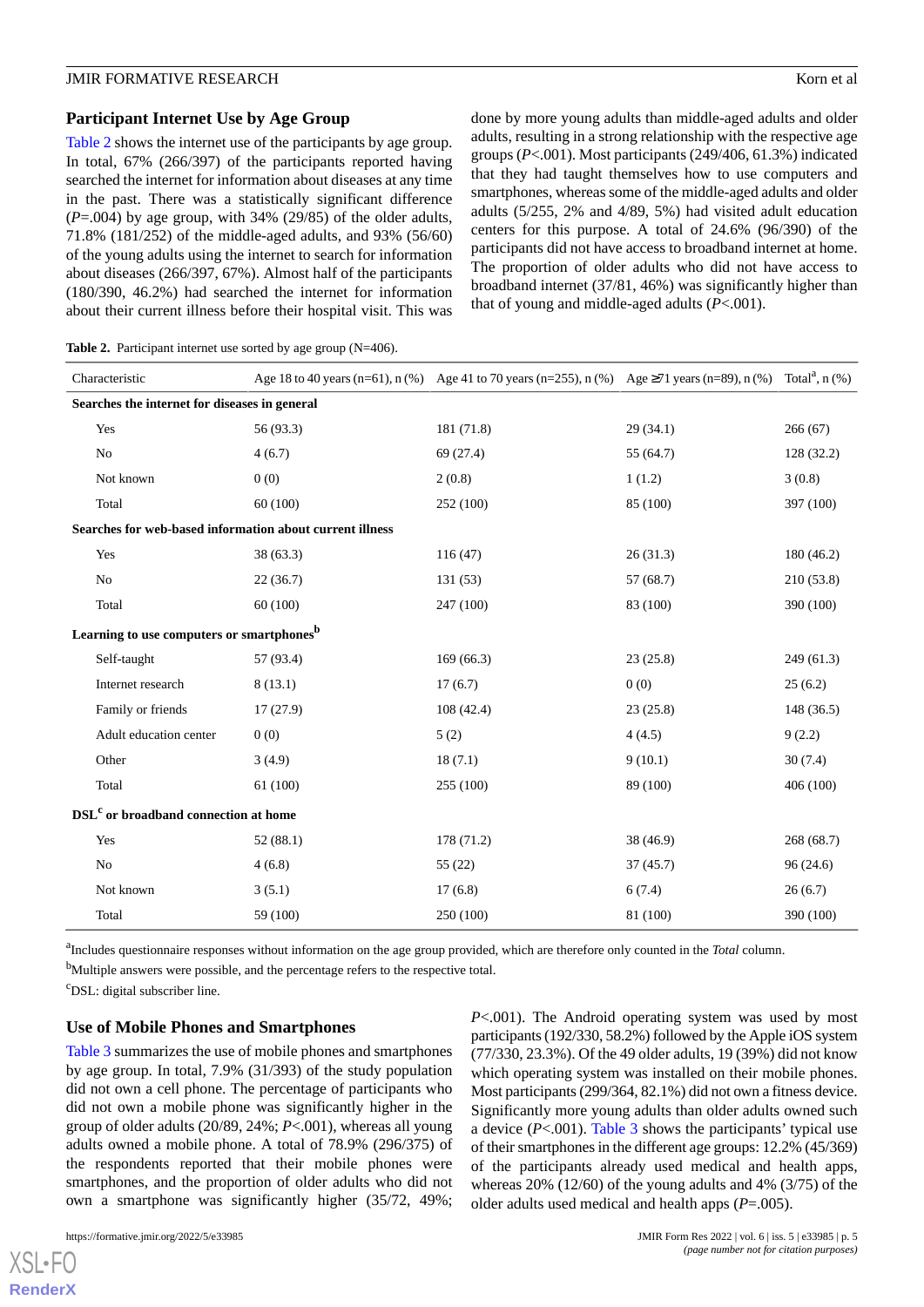## **JMIR FORMATIVE RESEARCH** Korn et al.

#### <span id="page-5-0"></span>Table 3. Participants' use of mobile phones, cell phones, or smartphones sorted by age group (N=406).

|                                                    | Characteristic                           | Age 18 to 40 years ( $n=61$ ),<br>$n$ (%) | Age 41 to 70 years ( $n=255$ ),<br>$n$ (%) | Age $\geq$ 71 years (n=89),<br>$n$ (%) | Total <sup>a</sup> , $n$ (%) |
|----------------------------------------------------|------------------------------------------|-------------------------------------------|--------------------------------------------|----------------------------------------|------------------------------|
|                                                    | Owns a mobile phone                      |                                           |                                            |                                        |                              |
|                                                    | Yes                                      | 60(100)                                   | 238 (95.6)                                 | 64 (76.2)                              | 362(92.1)                    |
|                                                    | $\rm No$                                 | 0(0)                                      | 11(4.4)                                    | 20(23.8)                               | 31(7.9)                      |
|                                                    | Total                                    | 60(100)                                   | 249 (100)                                  | 84 (100)                               | 393 (100)                    |
|                                                    | Mobile phone is a smartphone             |                                           |                                            |                                        |                              |
|                                                    | Yes                                      | 60(100)                                   | 204 (84)                                   | 32(44.4)                               | 296 (78.9)                   |
|                                                    | No                                       | 0(0)                                      | 36(14.8)                                   | 35(48.6)                               | 71 (18.9)                    |
|                                                    | Not known                                | 0(0)                                      | 3(1.2)                                     | 5(6.9)                                 | 8(2.1)                       |
|                                                    | Total                                    | 60(100)                                   | 243 (100)                                  | 72 (100)                               | 375 (100)                    |
|                                                    | Operating system of the smartphone       |                                           |                                            |                                        |                              |
|                                                    | iOS                                      | 20(33.3)                                  | 54 (24.4)                                  | 3(6.1)                                 | 77(23.3)                     |
|                                                    | Android                                  | 38 (63.3)                                 | 133(60.2)                                  | 21(42.9)                               | 192 (58.2)                   |
|                                                    | Miscellaneous                            | 1(1.7)                                    | 13(5.9)                                    | 6(12.2)                                | 20(6.1)                      |
|                                                    | Not known                                | 1(1.7)                                    | 21(9.5)                                    | 19(38.8)                               | 41(12.4)                     |
|                                                    | Total                                    | 60(100)                                   | 221 (100)                                  | 49 (100)                               | 330 (100)                    |
|                                                    | Owns a fitness device                    |                                           |                                            |                                        |                              |
|                                                    | No                                       | 40(66.7)                                  | 198 (84.6)                                 | 61(87.1)                               | 299 (82.1)                   |
|                                                    | Fitness bracelet or smartwatch 19 (31.7) |                                           | 29(12.4)                                   | 5(7.1)                                 | 53 (14.6)                    |
|                                                    | Yes, other                               | 1(1.7)                                    | 7(3)                                       | 4(5.7)                                 | 12(3.3)                      |
|                                                    | Total                                    | 60(100)                                   | 234 (100)                                  | 70 (100)                               | 364 (100)                    |
| Uses a smartphone or mobile phone for <sup>b</sup> |                                          |                                           |                                            |                                        |                              |
|                                                    | Phone calls                              | 52(85.2)                                  | 223 (87.5)                                 | 54(60.7)                               | 329 (81)                     |
|                                                    | Messenger services or SMS                | 58 (95.1)                                 | 171(67.1)                                  | 24(27)                                 | 253(62.3)                    |
|                                                    | Social media                             | 45 (73.8)                                 | 62(24.3)                                   | 3(3.4)                                 | 110(27.1)                    |
|                                                    | Route planning and navigation 51 (83.6)  |                                           | 125(49)                                    | 13(14.6)                               | 189 (46.6)                   |
|                                                    | Medical or health apps                   | 18 (29.5)                                 | 33 (12.9)                                  | 6(6.7)                                 | 57 (14)                      |
|                                                    | Photography and photo use                | 54 (88.5)                                 | 162(63.5)                                  | 27(30.3)                               | 243 (59.9)                   |
|                                                    | Listening to music                       | 43(70.5)                                  | 61(23.9)                                   | 1(1.1)                                 | 105(25.9)                    |
|                                                    | Watching movies and series               | 29(47.5)                                  | 20(7.8)                                    | 2(2.2)                                 | 51(12.6)                     |
|                                                    | Web browsing                             | 53 (86.9)                                 | 121(47.5)                                  | 11(12.4)                               | 185 (45.6)                   |
|                                                    | Games                                    | 25(41)                                    | 39(15.3)                                   | 6(6.7)                                 | 70 (17.2)                    |
|                                                    | None or not applicable                   | 0(0)                                      | 0(0)                                       | 4(4.5)                                 | 4(1)                         |
|                                                    | Other                                    | 1(1.6)                                    | 4(1.6)                                     | 1(1.1)                                 | 6(1.5)                       |
|                                                    | Total                                    | 61 (100)                                  | 255 (100)                                  | 89 (100)                               | 406 (100)                    |
| Use of apps related to health                      |                                          |                                           |                                            |                                        |                              |
|                                                    | Yes                                      | 12(20)                                    | 30(12.8)                                   | 3(4)                                   | 45(12.2)                     |
|                                                    | $\rm No$                                 | 45(75)                                    | 202(86.3)                                  | 68 (90.7)                              | 315 (85.4)                   |
|                                                    | Not known or not applicable              | 3(5)                                      | 2(0.9)                                     | 4(5.3)                                 | 9(2.4)                       |
|                                                    | Total                                    | 60(100)                                   | 234 (100)                                  | 75 (100)                               | 369 (100)                    |

a Includes questionnaire responses without information on the age group provided, which are therefore only counted in the *Total* column.

<sup>b</sup>Multiple answers were possible, and the percentage refers to the respective total.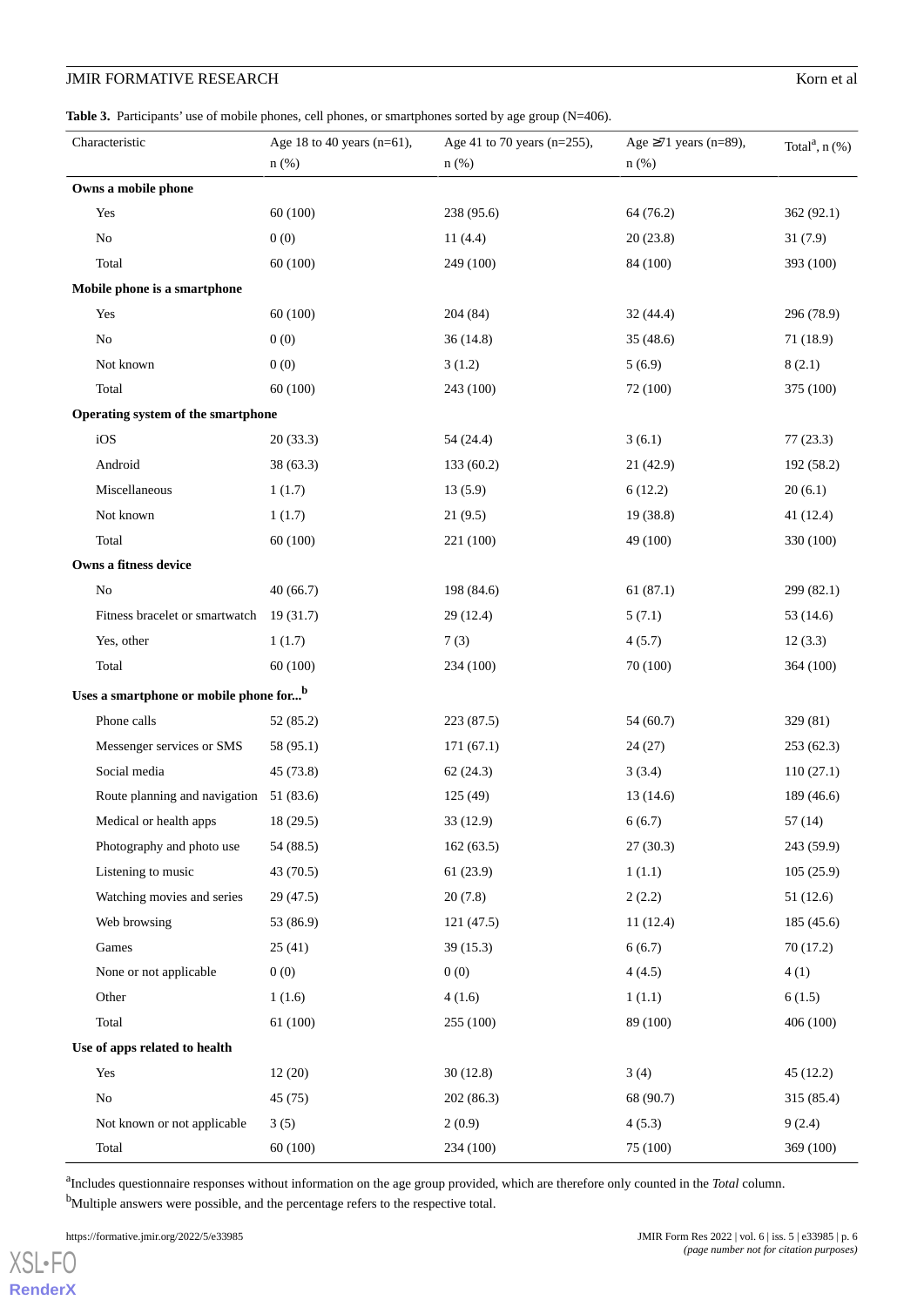#### **Use of ICTs by the Participants**

[Table 4](#page-7-0) summarizes the participants'use of and attitudes toward ICTs used in medicine, sorted by age group. Merely 30% (112/373) of the participants thought it was useful to introduce web-based or video consultations. Almost as many participants (100/373, 26.8%) indicated that they did not know. Again, there were significant differences by age group, as shown in [Table 4](#page-7-0) (*P*<.001): 74.2% (276/372) of the participants considered electronic health records to be useful, with a statistically significant difference by age group (*P*=.001). Only 1.7% (6/350) of the participants would mostly trust an app to make a correct decision, 48.3% (169/350) would trust a physician, 22.6% (79/350) would trust none of the options, and 27.4% (96/350)

did not know. The main disadvantages identified for video consultations were the lack of personal contact (225/406, 55.4%) and the absence of physical examination (264/406, 65%). Many participants stated that they would never take advantage of a video consultation (130/342, 38%). Only 5% (17/342) stated that they would use a video consultation as often as possible. A statistically significant difference by age group (*P*=.01), with older adults least wanting to take advantage of video consultations, was also observed for this aspect. Many participants (176/355, 49.6%) did not believe that the use of a fitness device could improve or enhance their health, whereas 26.8% (95/355) did not know. A significant difference among the age groups was found, with *P*<.001.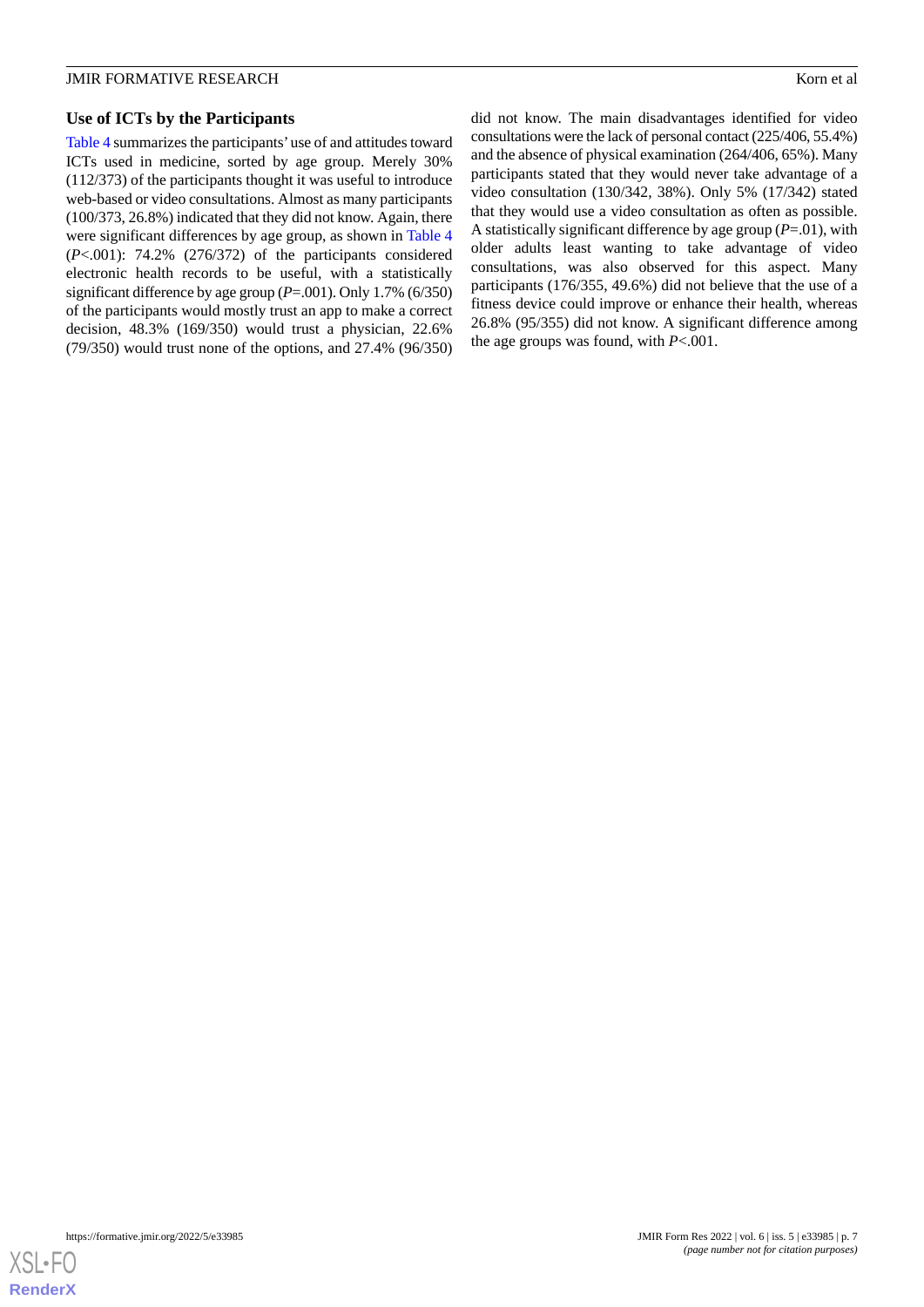## **JMIR FORMATIVE RESEARCH** Korn et al.

<span id="page-7-0"></span>Table 4. Participants' use of information and communication technologies sorted by age group (N=406).

|                                                                                     | Question                                                 |                                                                                             | Age 18 to 40 years (n=61), n (%) Age 41 to 70 years (n=255), n (%) Age $\geq$ 71 years (n=89), n (%) Total <sup>a</sup> , n (%) |           |            |  |  |
|-------------------------------------------------------------------------------------|----------------------------------------------------------|---------------------------------------------------------------------------------------------|---------------------------------------------------------------------------------------------------------------------------------|-----------|------------|--|--|
|                                                                                     |                                                          | Do you think it would be useful to introduce web-based consultations?                       |                                                                                                                                 |           |            |  |  |
|                                                                                     | Yes                                                      | 28(46.7)                                                                                    | 74(31.6)                                                                                                                        | 10(12.7)  | 112(30)    |  |  |
|                                                                                     | No                                                       | 20(33.3)                                                                                    | 99 (42.3)                                                                                                                       | 42(53.2)  | 161(43.2)  |  |  |
|                                                                                     | Not known                                                | 12(20)                                                                                      | 61(26.1)                                                                                                                        | 27(34.2)  | 100(26.8)  |  |  |
|                                                                                     | Total                                                    | 60(100)                                                                                     | 234 (100)                                                                                                                       | 79 (100)  | 373 (100)  |  |  |
| Do you consider an electronic health record to be basically useful?                 |                                                          |                                                                                             |                                                                                                                                 |           |            |  |  |
|                                                                                     | Yes                                                      | 51 (85)                                                                                     | 181 (77)                                                                                                                        | 44(57.1)  | 276 (74.2) |  |  |
|                                                                                     | No                                                       | 5(8.3)                                                                                      | 20(8.5)                                                                                                                         | 16(20.8)  | 41(11)     |  |  |
|                                                                                     | Not known                                                | 4(6.7)                                                                                      | 34(14.5)                                                                                                                        | 17(22.1)  | 55(14.8)   |  |  |
|                                                                                     | Total                                                    | 60(100)                                                                                     | 235 (100)                                                                                                                       | 77 (100)  | 372 (100)  |  |  |
|                                                                                     | Do you trustto make a correct diagnosis?                 |                                                                                             |                                                                                                                                 |           |            |  |  |
|                                                                                     | An app                                                   | 4(6.8)                                                                                      | 0(0)                                                                                                                            | 2(3)      | 6(1.7)     |  |  |
|                                                                                     | A physician (on the web)                                 | 27(45.8)                                                                                    | 120(53.3)                                                                                                                       | 22(33.3)  | 169(48.3)  |  |  |
|                                                                                     | None                                                     | 10(16.9)                                                                                    | 48 (21.3)                                                                                                                       | 21(31.8)  | 79 (22.6)  |  |  |
|                                                                                     | Not known                                                | 18(30.5)                                                                                    | 57(25.3)                                                                                                                        | 21(31.8)  | 96(27.4)   |  |  |
|                                                                                     | Total                                                    | 59 (100)                                                                                    | 225 (100)                                                                                                                       | 66 (100)  | 350 (100)  |  |  |
|                                                                                     |                                                          | Do you see disadvantages of a video consultation with a telemedicine provider? <sup>b</sup> |                                                                                                                                 |           |            |  |  |
|                                                                                     | No disadvantages                                         | 4(6.6)                                                                                      | 12(4.7)                                                                                                                         | 4(4.5)    | 20(4.9)    |  |  |
|                                                                                     | Lack of personal contact                                 | 33(54.1)                                                                                    | 147(57.6)                                                                                                                       | 45(50.6)  | 225 (55.4) |  |  |
|                                                                                     | No physical examination                                  | 47 (77)                                                                                     | 176(69)                                                                                                                         | 41(46.1)  | 264(65)    |  |  |
|                                                                                     | Physician unknown or<br>anonymous                        | 22(36.1)                                                                                    | 90(35.3)                                                                                                                        | 19(21.3)  | 131(32.3)  |  |  |
|                                                                                     | Lack of confidence in the<br>competence of the physician | 20(32.8)                                                                                    | 74 (29)                                                                                                                         | 11(12.4)  | 105(25.9)  |  |  |
|                                                                                     | No prescription of medica-<br>tion possible              | 26(42.6)                                                                                    | 89 (34.9)                                                                                                                       | 24(27)    | 139 (34.2) |  |  |
|                                                                                     | Unsecure internet connec-<br>tion                        | 31(50.8)                                                                                    | 105(41.2)                                                                                                                       | 14(15.7)  | 150(36.9)  |  |  |
|                                                                                     | Other                                                    | 1(1.6)                                                                                      | 2(0.8)                                                                                                                          | 1(1.1)    | 4(1)       |  |  |
|                                                                                     | Total                                                    | 61(100)                                                                                     | 255 (100)                                                                                                                       | 89 (100)  | 406 (100)  |  |  |
|                                                                                     |                                                          | Would you take advantage of a video consultation in medical care?                           |                                                                                                                                 |           |            |  |  |
|                                                                                     | As often as possible                                     | 7(11.9)                                                                                     | 9(4.1)                                                                                                                          | 1(1.6)    | 17(5)      |  |  |
|                                                                                     | Frequently                                               | 8(13.6)                                                                                     | 28(12.6)                                                                                                                        | 3(4.9)    | 39(11.4)   |  |  |
|                                                                                     | Rather rarely                                            | 17(28.8)                                                                                    | 67(30.2)                                                                                                                        | 12(19.7)  | 96(28.1)   |  |  |
|                                                                                     | Not at all                                               | 20(33.9)                                                                                    | 83 (37.4)                                                                                                                       | 27(44.3)  | 130(38)    |  |  |
|                                                                                     | Not known                                                | 7(11.9)                                                                                     | 35(15.8)                                                                                                                        | 18 (29.5) | 60(17.5)   |  |  |
|                                                                                     | Total                                                    | 59 (100)                                                                                    | 222 (100)                                                                                                                       | 61 (100)  | 342 (100)  |  |  |
| Would the use of a fitness bracelet or a smartwatch improve or enhance your health? |                                                          |                                                                                             |                                                                                                                                 |           |            |  |  |
|                                                                                     | Yes, very much                                           | 9(15.5)                                                                                     | 7(3.1)                                                                                                                          | 1(1.5)    | 17(4.8)    |  |  |
|                                                                                     | Yes, a little bit                                        | 13(22.4)                                                                                    | 46(20.1)                                                                                                                        | 8(11.8)   | 67(18.9)   |  |  |
|                                                                                     | No                                                       | 24(41.4)                                                                                    | 117(51.1)                                                                                                                       | 35(51.5)  | 176 (49.6) |  |  |
|                                                                                     | Not known                                                | 12(20.7)                                                                                    | 59 (25.8)                                                                                                                       | 24(35.3)  | 95(26.8)   |  |  |
|                                                                                     | Total                                                    | 58 (100)                                                                                    | 229 (100)                                                                                                                       | 68 (100)  | 355 (100)  |  |  |

[XSL](http://www.w3.org/Style/XSL)•FO **[RenderX](http://www.renderx.com/)**

https://formative.jmir.org/2022/5/e33985 JMIR Form Res 2022 | vol. 6 | iss. 5 | e33985 | p. 8 *(page number not for citation purposes)*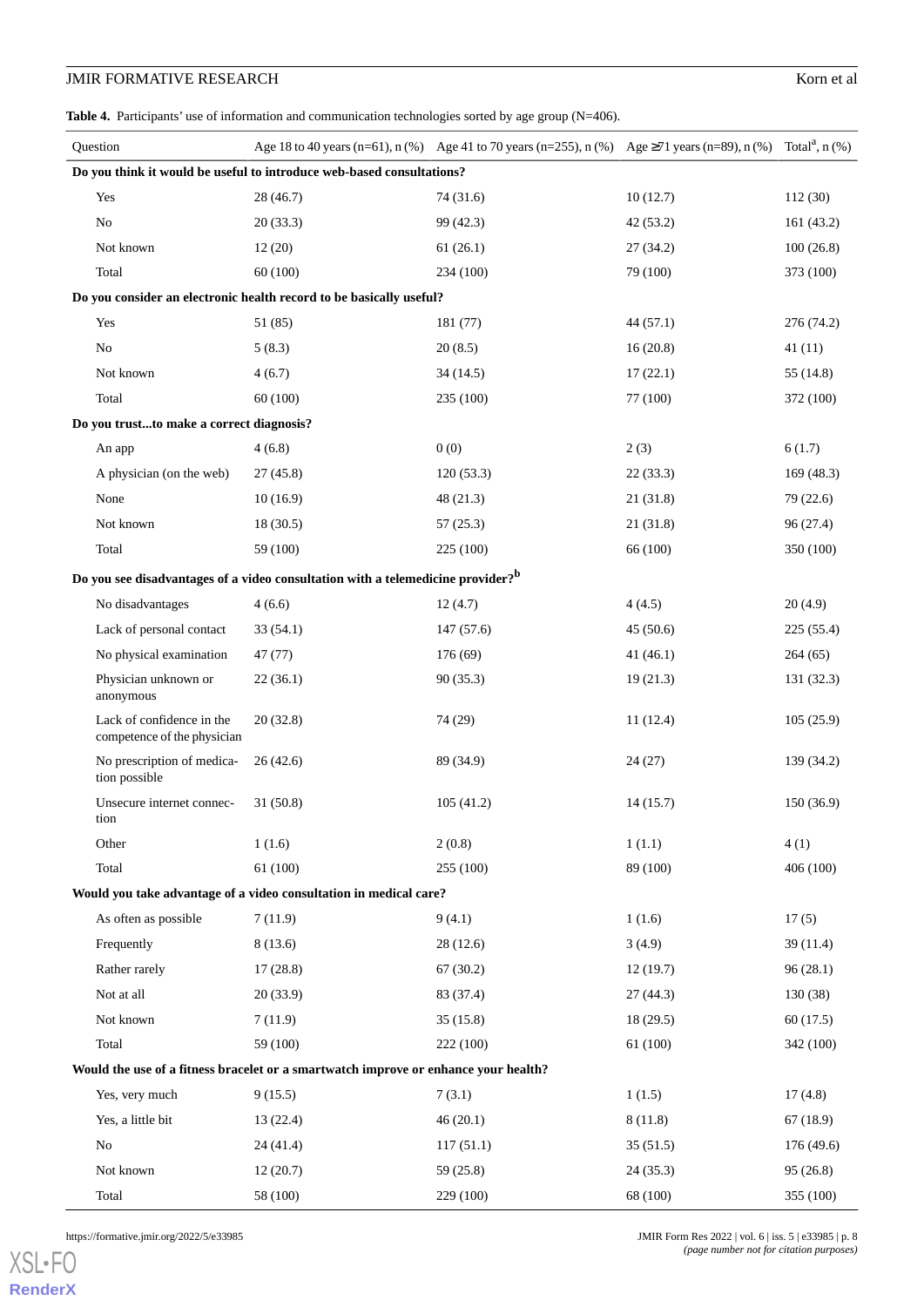a Includes questionnaire responses without information on the age group provided, which are therefore only counted in the *Total* column. <sup>b</sup>Multiple answers were possible, and the percentage refers to the respective total.

#### **Use and Perceived Usefulness of Medical and Health Apps**

[Table 5](#page-8-0) shows the assessment of use behavior and the perceived usefulness of medical and health apps. Only between 46.1% (187/406) and 49% (199/406) of the participants answered the questions in this section. Approximately half of all respondents rated the usefulness of various apps positively, including apps for medication (110/195, 56.4%), monitoring of vital signs (97/199, 48.7%), web-based appointments (111/189, 58.7%), exchanges with health insurance companies (91/187, 48.7%), and fitness (77/196, 39.3%). However, 19.4% (38/196) of the participants were already using such an app. Again, there were differences among the age groups. Very few participants in the older adult age group were able to answer the questions in this section.

<span id="page-8-0"></span>**Table 5.** Use and usefulness of medical apps for participants by age group (N=406).

| Characteristic                                                                                                        |                   |                                                              | Age 18 to 40 years (n=61), n $(\%)$ Age 41 to 70 years (n=255), n $(\%)$ | Age $\geq 71$ years (n=89), n (%) | Total, $n$ $(\%)$ |  |
|-----------------------------------------------------------------------------------------------------------------------|-------------------|--------------------------------------------------------------|--------------------------------------------------------------------------|-----------------------------------|-------------------|--|
| Medication app (eg, reminders or insulin scheme)                                                                      |                   |                                                              |                                                                          |                                   |                   |  |
|                                                                                                                       | Finding it useful | 34 (82.9)                                                    | 67 (52.8)                                                                | 9(33.3)                           | 110(56.4)         |  |
|                                                                                                                       | Using it          | 2(4.9)                                                       | 17(13.4)                                                                 | 4(14.8)                           | 23(11.8)          |  |
|                                                                                                                       | Not useful        | 5(12.2)                                                      | 43 (33.9)                                                                | 14(51.9)                          | 62(31.8)          |  |
|                                                                                                                       | Total             | 41 (100)                                                     | 127 (100)                                                                | 27 (100)                          | 195 (100)         |  |
|                                                                                                                       |                   | App for monitoring of vital signs (eg, pulse or blood sugar) |                                                                          |                                   |                   |  |
|                                                                                                                       | Finding it useful | 32(72.7)                                                     | 57(43.5)                                                                 | 8(33.3)                           | 97(48.7)          |  |
|                                                                                                                       | Using it          | 3(6.8)                                                       | 20(15.3)                                                                 | 5(20.8)                           | 28(14.1)          |  |
|                                                                                                                       | Not useful        | 9(20.5)                                                      | 54 (41.2)                                                                | 11(45.8)                          | 74 (37.2)         |  |
|                                                                                                                       | Total             | 44 (100)                                                     | 131 (100)                                                                | 24 (100)                          | 199 (100)         |  |
|                                                                                                                       |                   | Web-based appointment allocation and coordination app        |                                                                          |                                   |                   |  |
|                                                                                                                       | Finding it useful | 30(71.4)                                                     | 71(56.8)                                                                 | 10(45.5)                          | 111(58.7)         |  |
|                                                                                                                       | Using it          | 6(14.3)                                                      | 21(16.8)                                                                 | 3(13.6)                           | 30(15.9)          |  |
|                                                                                                                       | Not useful        | 6(14.3)                                                      | 33(26.4)                                                                 | 9(40.9)                           | 48(25.4)          |  |
|                                                                                                                       | Total             | 42 (100)                                                     | 125(100)                                                                 | 22(100)                           | 189 (100)         |  |
| App of the health insurance company with access to information such as patient data, findings, and vaccination status |                   |                                                              |                                                                          |                                   |                   |  |
|                                                                                                                       | Finding it useful | 31(70.5)                                                     | 50(42)                                                                   | 10(41.7)                          | 91 (48.7)         |  |
|                                                                                                                       | Using it          | 4(9.1)                                                       | 16(13.4)                                                                 | 4(16.7)                           | 24(12.8)          |  |
|                                                                                                                       | Not useful        | 9(20.5)                                                      | 53 (44.5)                                                                | 10(41.7)                          | 72(38.5)          |  |
|                                                                                                                       | Total             | 44 (100)                                                     | 119 (100)                                                                | 24 (100)                          | 187 (100)         |  |
| Fitness app for recording physical activity                                                                           |                   |                                                              |                                                                          |                                   |                   |  |
|                                                                                                                       | Finding it useful | 26(57.8)                                                     | 48 (36.9)                                                                | 3(14.3)                           | 77(39.3)          |  |
|                                                                                                                       | Using it          | 9(20)                                                        | 23(17.7)                                                                 | 6(28.6)                           | 38 (19.4)         |  |
|                                                                                                                       | Not useful        | 10(22.2)                                                     | 59 (45.4)                                                                | 12(57.1)                          | 81 (41.3)         |  |
|                                                                                                                       | Total             | 45 (100)                                                     | 130 (100)                                                                | 21(100)                           | 196 (100)         |  |

#### **Analysis by Education Status Obtained**

We analyzed differences in results according to academic degree (Tables S2-S5 in [Multimedia Appendix 2\)](#page-10-4). There was a significant difference by academic degree in the percentage of patients searching on the web for information about their current illness (Table S2 in [Multimedia Appendix 2](#page-10-4)). Although 60.3% (73/121) of the patients with an academic degree had searched for information regarding their illness before the hospital visit, only 41.7% (100/240) of the patients with another degree or no degree had done so  $(P=.001)$ . There were also significant

differences in the perception of electronic health records as useful (*P*=.01) and in trust in an app, a physician, or none of the options to make a correct diagnosis  $(P=.01)$ . A total of 65% (47/72) of the participants with an academic degree perceived a web-based appointment allocation tool to be useful (compared with 63/110, 57.3% of the participants with no degree), and 21% (15/72) were already using such an app (compared with only 14/110, 12.7% of the participants with another degree or no degree; *P*=.03; Table S5 in [Multimedia Appendix 2](#page-10-4)).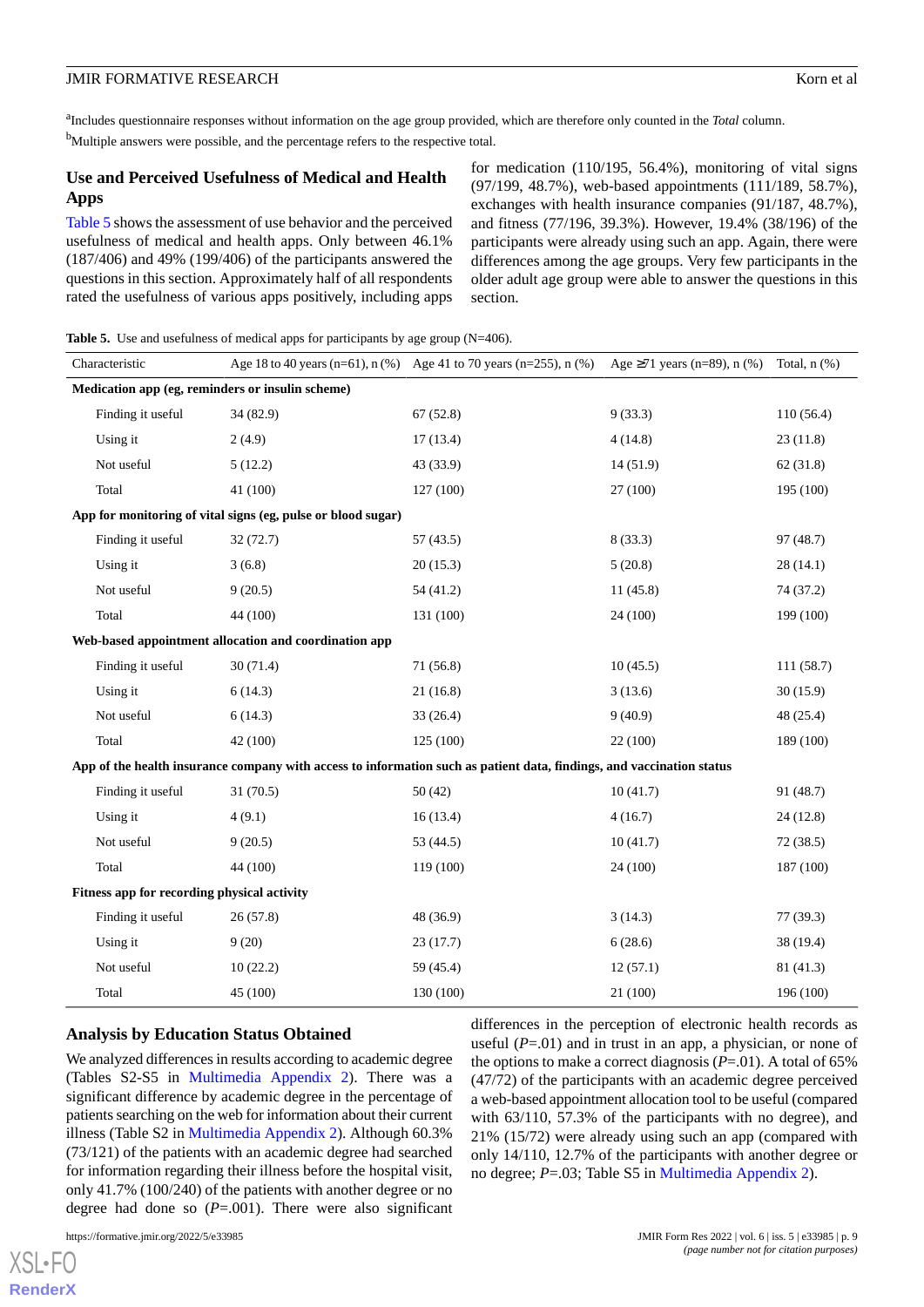## *Discussion*

#### **Principal Findings**

In a cohort of 406 patients from the outpatient department of a tertiary academic referral center in Germany, we found significant differences in the use and perception of digital health technologies depending on the age and educational status of the patients. Older patients and patients with a lower education status lack access to broadband internet and knowledge of and access to smartphone use; these populations have a lower level of eHL.

The aim of this trial was not an in-depth analysis of use and acceptance models of modern ICTs but rather to obtain a status quo of the actual use and perception of modern eHealth and mHealth technologies in a representative cohort of surgical patients in Germany in the pre–COVID-19 era.

Overall, the older the participants were, the more frequently they had regular contact with physicians and were hospitalized. Unfortunately, fewer people of older age answered the questions. We suspect that many of these people did not understand the specific topic or could not answer the questions. However, the older the patients were, the less frequently they searched for information on the internet about illness in general or their own illnesses specifically and the less ready they were to use ICTs with regard to their health  $[21-24]$  $[21-24]$  $[21-24]$  $[21-24]$ . This finding is in line with previous data reporting that information technology (IT) use and IT use for health are more common and better accepted by younger people [[25\]](#page-11-17). This indicates a clear difficulty faced by older people with regard to their involvement in health decisions if up-to-date health information on the internet is accessible [[26\]](#page-11-18). Six access points for seeking health information have been classified: (1) interpersonal sources, (2) traditional mass media, (3) traditional and modern internet sources, (4) Web 2.0 sources, (5) libraries, and (6) government agencies or social services [[27\]](#page-12-0). Which of these access points people use depends not only on the design and accessibility of the source itself but also on the users [[27\]](#page-12-0).

The older the participants in our study were, the less likely they were to have learned how to use smartphones and computers themselves and the more they relied on external help. This is closely related to the digital literacy paradox described in the literature: competencies for using ICTs can be learned only by using ICTs. However, older people often do not have full access to ICTs and continue to have poor digital literacy skills [[28\]](#page-12-1). This is consistent with the results of our study, which revealed that only a minority of the older adults reported owning smartphones and  $\langle 50\% \rangle$  of them (38/81, 47%) had access to broadband connections at home. However, it was not only older people who showed a limited understanding of ICTs in our study. For example, 12.4% (41/330) of the participants said they did not know which operating system their smartphones had. In 2020, the European Union Memorandum on Lifelong Learning explicitly included IT skills among the new basic skills that all individuals need [[29\]](#page-12-2). This underscores the danger of people being excluded from a large area of (social) life owing to a lower level of competence in this area [\[30](#page-12-3)].

A recent trial found that low HL was related to limited functional HL, low socioeconomic status, and frequent visits to physicians [[31\]](#page-12-4). These findings indicate a strong need for HL education services across all age groups.

Other findings of this study were that the participants were partially unaware of the possibility of ICTs and the participants' confidence in the usefulness of medical and health apps was low. It is also noticeable that not all participants answered these questions. This indicates that this technology is rarely used. Presumably, this also has an impact on trust in it. However, many of the participants also stated that they were unable to make a statement in this regard, and only 48.3% (169/350) of all respondents believed that a physician could make a correct diagnosis on the web. Certainly, occasions exist in which a face-to-face consultation is essential. However, many of the drawbacks cited by the participants were unfounded [[22](#page-11-19)-[24,](#page-11-16)[32\]](#page-12-5). These findings have been further reinforced in the context of the increase in telemedicine during the COVID-19 pandemic [[33\]](#page-12-6).

Considering that 58.9% (229/389) of the participants had a chronic illness, the low number of people using medical and health apps is surprising. Current data show positive results when medical and health apps are used by patients with chronic diseases. However, for some apps, no evidence of a benefit exists [\[34](#page-12-7)]. Regardless of whether they are used for chronic disease management, medical and health apps can confer benefits [\[35](#page-12-8)]. The literature shows that the use of medical and health apps can have positive consequences but that their use must always be critically questioned. There are 4 factors playing a significant role as direct determinants of user acceptance and use behavior: performance expectancy, effort expectancy, social influence, and facilitating conditions.

Relatedly, it is important to consider that the use of ICTs also poses dangers that users should be aware of to protect themselves. Younger participants used new technologies in private and health care settings more often and evaluated the benefits more positively than older participants. In general, younger people are more positive about health information from the internet than older people [[36\]](#page-12-9). Nevertheless, many young adults in our study reported concerns about data security when using ICTs. These concerns are entirely justified. The ICT market for health care is currently opaque. ICTs often use sensitive data for other purposes [\[37](#page-12-10)]. Therefore, it is more worrying that the participants in the other age groups indicated significantly lower concerns in this regard. The study also showed that, in general, people with a higher education status were more informed, were more open, and used modern ICTs more frequently than people with a lower education status. This finding highlights the fact that the digital divide is related not only to the age group to which patients belong but also to other socioeconomic aspects such as educational status [\[38](#page-12-11)].

However, educating patients regarding eHL alone is not sufficient to improve the quality of care. Health care professionals must also be trained to provide meaningful information and guidance to patients. Currently, eHL among physicians is limited [[39\]](#page-12-12). Therefore, it is necessary to pursue an approach that enables education for the entirety of society

 $XSI - F($ **[RenderX](http://www.renderx.com/)**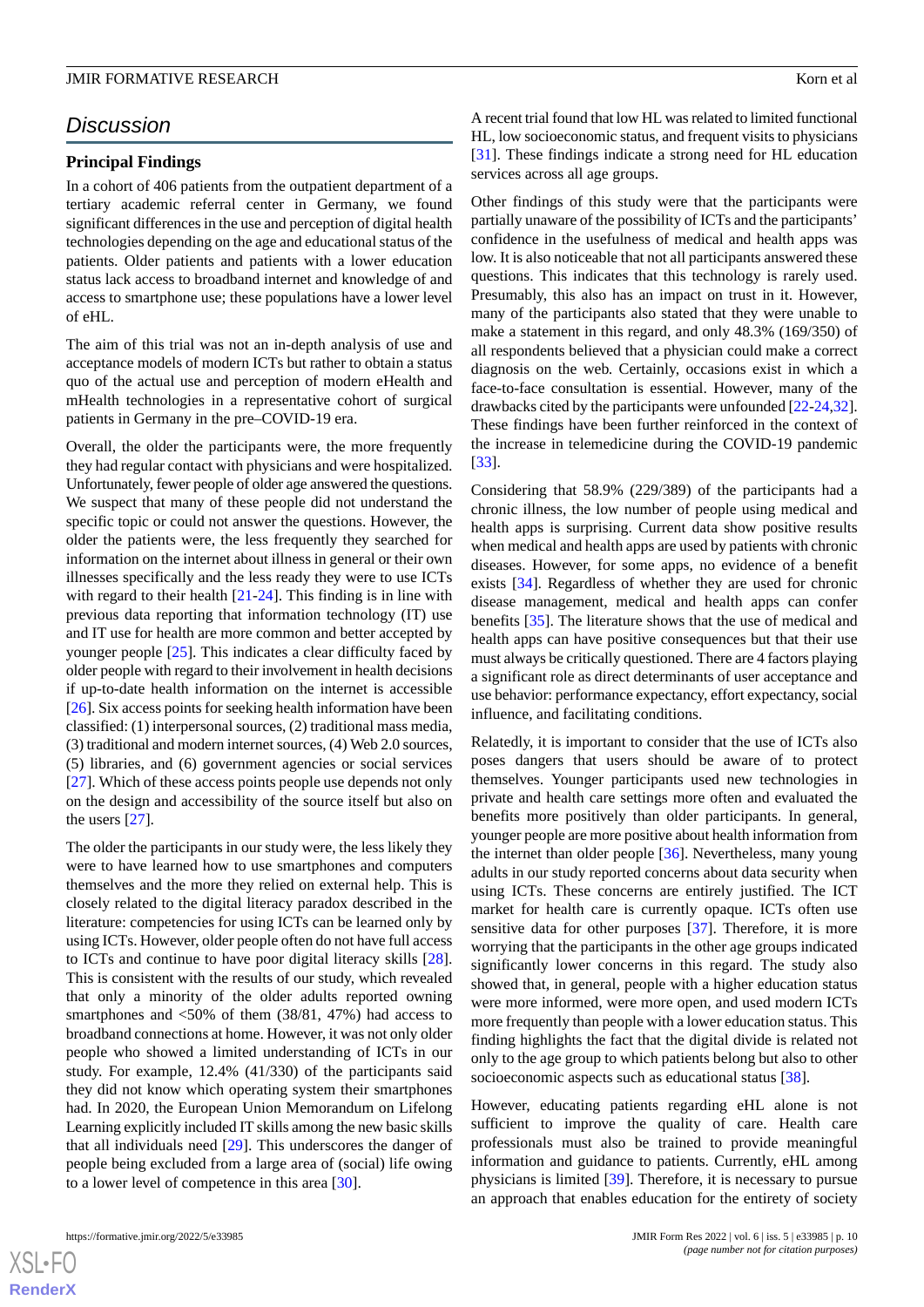[[40\]](#page-12-13). It is of utmost importance to focus on the digital divide among different age and socioeconomic groups in the design and implementation of new digital technologies [[41\]](#page-12-14).

#### **Limitations**

In some ways, this paper is anachronistic, reflecting results regularly reported 10 to 20 years ago for other countries or for industries other than health care. The reason for this is that remote medical consultations were not permitted in Germany until 2018. Another limitation of this study from the current perspective is the timing of the survey before the COVID-19 pandemic. The pandemic has led to considerable changes in health care, especially regarding the use of telemedicine [\[42](#page-12-15)] as well as the use of apps for contact tracing [\[43](#page-12-16)] and self-reported symptom tracking [[44\]](#page-12-17). The COVID-19 pandemic has changed people's views; in a recent study of patients of urology in Germany, 85% wanted a videoconference teleconsultation rather than a face-to-face consultation [[45\]](#page-12-18). However, the potential impact on eHL requires further investigation. The pandemic may also have had an impact on the digital divide as many individuals have experienced pay cuts or job losses because of the pandemic [\[46](#page-12-19)].

However, the pandemic has also highlighted the critical importance of the study described in this paper. For the routine care of patients, ICTs have been widely used and implemented during the COVID-19 crisis [\[47](#page-12-20)]. Good HL is the foundation for understanding the risk factors and consequences of contagion during the COVID-19 pandemic [[48\]](#page-12-21). Thus, the pandemic can hopefully become the driving force for much-needed improvements in eHL that can support digital equity.

In our opinion, nonresponse bias does not threaten the validity of the findings of this study. It is likely that the results would be even more pronounced as people with limited eHL mostly refused to participate and did not answer the questions. This

was randomly confirmed by routinely questioning patients who decided not to participate about their reasons.

We did not use validated instruments or methods for user technology acceptance in this work, such as the unified theory of acceptance and use of technology model, as our focus was not on a thorough technology acceptance investigation but rather on obtaining a general status quo of use, attitudes, and behavior of surgical patients in terms of new digital health technologies. However, recently, much work has been done regarding digitization and digital health technology in Germany, which we will use to design future trials [\[49](#page-12-22)-[51\]](#page-13-0). For further studies, it would be recommended to use additional validated instruments.

#### **Conclusions**

The data from our study indicate that there is a need for education across all age groups regarding the opportunities and risks of using ICTs in health care. Regarding eHL, it is important that educational programs build participants' knowledge in the areas of computers and smartphones, health, and science. The increase in the importance of ICTs can promote participative decisions in health care, enabling patients to influence their illnesses and drive prevention via active self-management. However, critical to the provision of such health care is the training and equipping of all patients, especially older patients, to enable them to safely use ICTs.

With respect to medical and health apps focused on the self-management of chronic conditions, app developers should be mandated to use data-based evidence to increase the safety and usefulness of the apps. Further research should address patient needs that must be met for patients to be able to actively use health-related ICTs. In addition, it is crucial to investigate how trust in the use of ICTs in the health care setting can be increased [\[52](#page-13-1),[53\]](#page-13-2).

#### <span id="page-10-3"></span>**Conflicts of Interest**

None declared.

#### <span id="page-10-4"></span>**Multimedia Appendix 1**

Original questionnaire. [[DOCX File , 57 KB](https://jmir.org/api/download?alt_name=formative_v6i5e33985_app1.docx&filename=3445fbd1427777091aac8f0caa54ecf5.docx)-[Multimedia Appendix 1\]](https://jmir.org/api/download?alt_name=formative_v6i5e33985_app1.docx&filename=3445fbd1427777091aac8f0caa54ecf5.docx)

#### <span id="page-10-0"></span>**Multimedia Appendix 2**

Participants' demographic data and analyses by degree obtained. [[DOCX File , 37 KB](https://jmir.org/api/download?alt_name=formative_v6i5e33985_app2.docx&filename=9ebd29f1d8467848a137d3f6a0785c24.docx)-[Multimedia Appendix 2\]](https://jmir.org/api/download?alt_name=formative_v6i5e33985_app2.docx&filename=9ebd29f1d8467848a137d3f6a0785c24.docx)

#### <span id="page-10-2"></span><span id="page-10-1"></span>**References**

- 1. Kernebeck S, Busse TS, Böttcher MD, Weitz J, Ehlers J, Bork U. Impact of mobile health and medical applications on clinical practice in gastroenterology. World J Gastroenterol 2020 Aug 07;26(29):4182-4197 [[FREE Full text\]](https://www.wjgnet.com/1007-9327/full/v26/i29/4182.htm) [doi: [10.3748/wjg.v26.i29.4182](http://dx.doi.org/10.3748/wjg.v26.i29.4182)] [Medline: [32848328\]](http://www.ncbi.nlm.nih.gov/entrez/query.fcgi?cmd=Retrieve&db=PubMed&list_uids=32848328&dopt=Abstract)
- 2. Rodriguez JA, Clark CR, Bates DW. Digital health equity as a necessity in the 21st century cures act era. JAMA 2020 Jun 16;323(23):2381-2382. [doi: [10.1001/jama.2020.7858](http://dx.doi.org/10.1001/jama.2020.7858)] [Medline: [32463421\]](http://www.ncbi.nlm.nih.gov/entrez/query.fcgi?cmd=Retrieve&db=PubMed&list_uids=32463421&dopt=Abstract)
- 3. da Fonseca MH, Kovaleski F, Picinin CT, Pedroso B, Rubbo P. E-health practices and technologies: a systematic review from 2014 to 2019. Healthcare (Basel) 2021 Sep 10;9(9):1192 [[FREE Full text\]](https://www.mdpi.com/resolver?pii=healthcare9091192) [doi: [10.3390/healthcare9091192](http://dx.doi.org/10.3390/healthcare9091192)] [Medline: [34574966](http://www.ncbi.nlm.nih.gov/entrez/query.fcgi?cmd=Retrieve&db=PubMed&list_uids=34574966&dopt=Abstract)]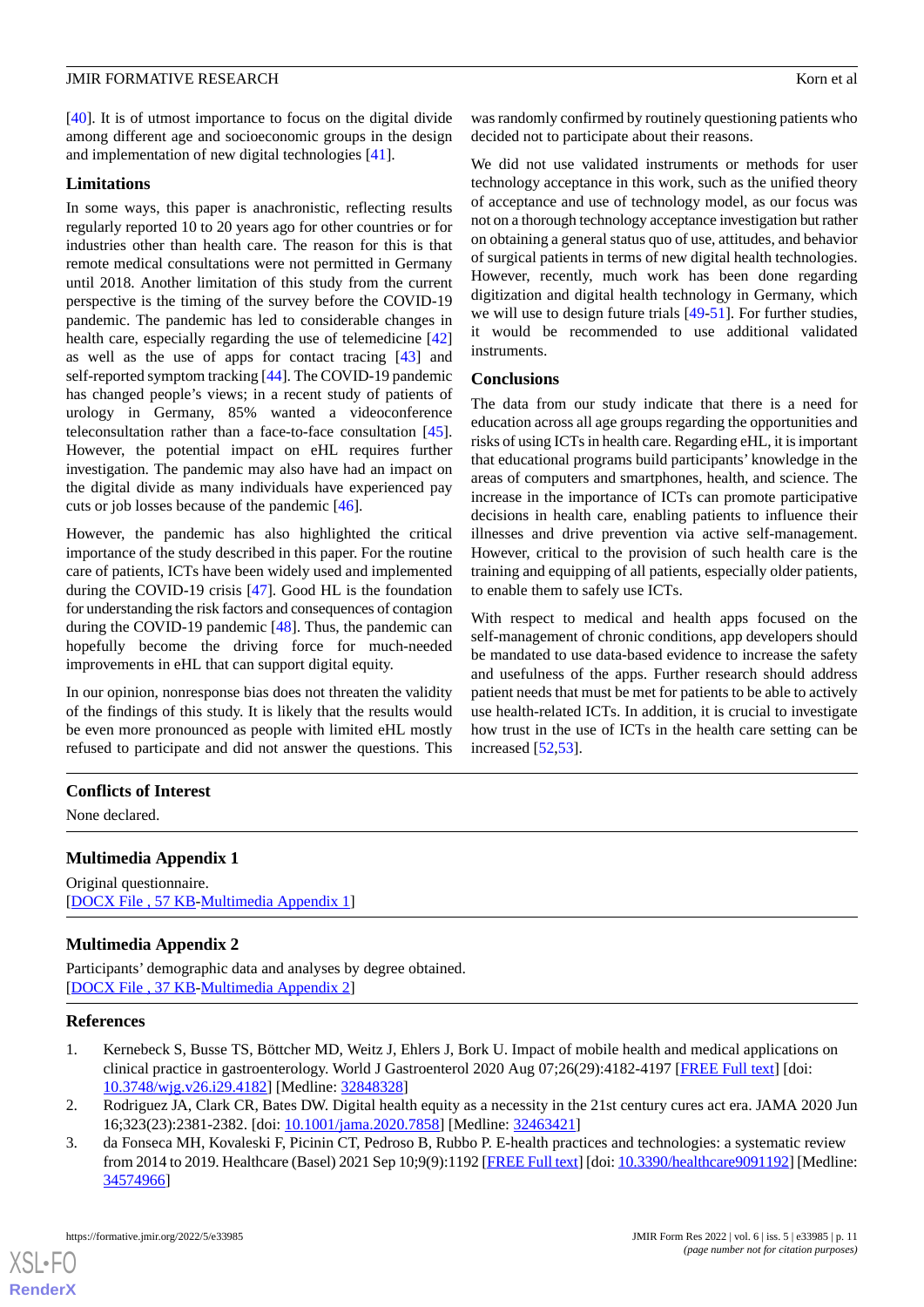#### **JMIR FORMATIVE RESEARCH** Korn et al. **EXAMPLE RESEARCH**

- <span id="page-11-0"></span>4. Lux T, Breil B, Dörries M, Gensorowsky D, Greiner W, Pfeiffer D, et al. [Digitalisierung im Gesundheitswesen — zwischen Datenschutz und moderner Medizinversorgung]. Wirtschaftsdienst 2017 Oct 15;97(10):687-703. [doi: [10.1007/s10273-017-2200-8\]](http://dx.doi.org/10.1007/s10273-017-2200-8)
- <span id="page-11-2"></span><span id="page-11-1"></span>5. Wangler J, Jansky M. [Gesundheits-Apps als Instrumente der Prävention? – Eine Interviewstudie zu Potenzialen für das hausärztliche Setting]. Präv Gesundheitsf 2020 Mar 31;15(4):340-346. [doi: [10.1007/s11553-020-00769-x](http://dx.doi.org/10.1007/s11553-020-00769-x)]
- 6. Sørensen K, Van den Broucke S, Fullam J, Doyle G, Pelikan J, Slonska Z, (HLS-EU) Consortium Health Literacy Project European. Health literacy and public health: a systematic review and integration of definitions and models. BMC Public Health 2012 Jan 25;12:80 [\[FREE Full text\]](https://bmcpublichealth.biomedcentral.com/articles/10.1186/1471-2458-12-80) [doi: [10.1186/1471-2458-12-80](http://dx.doi.org/10.1186/1471-2458-12-80)] [Medline: [22276600](http://www.ncbi.nlm.nih.gov/entrez/query.fcgi?cmd=Retrieve&db=PubMed&list_uids=22276600&dopt=Abstract)]
- <span id="page-11-4"></span><span id="page-11-3"></span>7. Chong YY, Cheng HY, Chan HY, Chien WT, Wong SY. COVID-19 pandemic, infodemic and the role of eHealth literacy. Int J Nurs Stud 2020 Aug;108:103644 [\[FREE Full text\]](http://europepmc.org/abstract/MED/32447127) [doi: [10.1016/j.ijnurstu.2020.103644](http://dx.doi.org/10.1016/j.ijnurstu.2020.103644)] [Medline: [32447127\]](http://www.ncbi.nlm.nih.gov/entrez/query.fcgi?cmd=Retrieve&db=PubMed&list_uids=32447127&dopt=Abstract)
- <span id="page-11-5"></span>8. Liu M, Caputi TL, Dredze M, Kesselheim AS, Ayers JW. Internet searches for unproven COVID-19 therapies in the United States. JAMA Intern Med 2020 Aug 01;180(8):1116-1118 [\[FREE Full text\]](http://europepmc.org/abstract/MED/32347895) [doi: [10.1001/jamainternmed.2020.1764](http://dx.doi.org/10.1001/jamainternmed.2020.1764)] [Medline: [32347895](http://www.ncbi.nlm.nih.gov/entrez/query.fcgi?cmd=Retrieve&db=PubMed&list_uids=32347895&dopt=Abstract)]
- <span id="page-11-6"></span>9. Norman CD, Skinner HA. eHEALS: the eHealth literacy scale. J Med Internet Res 2006 Nov 14;8(4):e27 [[FREE Full text](https://www.jmir.org/2006/4/e27/)] [doi: [10.2196/jmir.8.4.e27](http://dx.doi.org/10.2196/jmir.8.4.e27)] [Medline: [17213046](http://www.ncbi.nlm.nih.gov/entrez/query.fcgi?cmd=Retrieve&db=PubMed&list_uids=17213046&dopt=Abstract)]
- 10. Neter E, Brainin E. Association between health literacy, eHealth literacy, and health outcomes among patients with long-term conditions. Eur Psychol 2019 Jan;24(1):68-81. [doi: [10.1027/1016-9040/a000350\]](http://dx.doi.org/10.1027/1016-9040/a000350)
- <span id="page-11-7"></span>11. Guo SH, Hsing H, Lin J, Lee C. Relationships between mobile eHealth literacy, diabetes self-care, and glycemic outcomes in taiwanese patients with type 2 diabetes: cross-sectional study. JMIR Mhealth Uhealth 2021 Feb 05;9(2):e18404 [\[FREE](https://mhealth.jmir.org/2021/2/e18404/) [Full text\]](https://mhealth.jmir.org/2021/2/e18404/) [doi: [10.2196/18404\]](http://dx.doi.org/10.2196/18404) [Medline: [33544088](http://www.ncbi.nlm.nih.gov/entrez/query.fcgi?cmd=Retrieve&db=PubMed&list_uids=33544088&dopt=Abstract)]
- <span id="page-11-8"></span>12. Stellefson M, Paige SR, Alber JM, Chaney BH, Chaney D, Apperson A, et al. Association between health literacy, electronic health literacy, disease-specific knowledge, and health-related quality of life among adults with chronic obstructive pulmonary disease: cross-sectional study. J Med Internet Res 2019 Jun 06;21(6):e12165 [\[FREE Full text](https://www.jmir.org/2019/6/e12165/)] [doi: [10.2196/12165\]](http://dx.doi.org/10.2196/12165) [Medline: [31172962](http://www.ncbi.nlm.nih.gov/entrez/query.fcgi?cmd=Retrieve&db=PubMed&list_uids=31172962&dopt=Abstract)]
- <span id="page-11-10"></span><span id="page-11-9"></span>13. Sun GH. The digital divide in internet-based patient education materials. Otolaryngol Head Neck Surg 2012 Nov;147(5):855-857. [doi: [10.1177/0194599812456153\]](http://dx.doi.org/10.1177/0194599812456153) [Medline: [22850179\]](http://www.ncbi.nlm.nih.gov/entrez/query.fcgi?cmd=Retrieve&db=PubMed&list_uids=22850179&dopt=Abstract)
- <span id="page-11-11"></span>14. De' R, Pandey N, Pal A. Impact of digital surge during Covid-19 pandemic: a viewpoint on research and practice. Int J Inf Manage 2020 Dec;55:102171 [\[FREE Full text\]](http://europepmc.org/abstract/MED/32836633) [doi: [10.1016/j.ijinfomgt.2020.102171\]](http://dx.doi.org/10.1016/j.ijinfomgt.2020.102171) [Medline: [32836633](http://www.ncbi.nlm.nih.gov/entrez/query.fcgi?cmd=Retrieve&db=PubMed&list_uids=32836633&dopt=Abstract)]
- <span id="page-11-12"></span>15. Doraiswamy S, Abraham A, Mamtani R, Cheema S. Use of telehealth during the COVID-19 pandemic: scoping review. J Med Internet Res 2020 Dec 01;22(12):e24087 [\[FREE Full text\]](https://www.jmir.org/2020/12/e24087/) [doi: [10.2196/24087\]](http://dx.doi.org/10.2196/24087) [Medline: [33147166\]](http://www.ncbi.nlm.nih.gov/entrez/query.fcgi?cmd=Retrieve&db=PubMed&list_uids=33147166&dopt=Abstract)
- <span id="page-11-13"></span>16. Venkatesh V, Morris MG, Davis GB, Davis FD. User acceptance of information technology: toward a unified view. MIS Quarterly 2003;27(3):425-478. [doi: [10.2307/30036540\]](http://dx.doi.org/10.2307/30036540)
- 17. Davis FD. Perceived usefulness, perceived ease of use, and user acceptance of information technology. MIS Quarterly 1989 Sep;13(3):319. [doi: [10.2307/249008](http://dx.doi.org/10.2307/249008)]
- <span id="page-11-14"></span>18. Marsall M, Engelmann G, Skoda E, Teufel M, Bäuerle A. Measuring electronic health literacy: development, validation, and test of measurement invariance of a revised German version of the eHealth literacy scale. J Med Internet Res 2022 Feb 02;24(2):e28252 [\[FREE Full text](https://www.jmir.org/2022/2/e28252/)] [doi: [10.2196/28252\]](http://dx.doi.org/10.2196/28252) [Medline: [35107437\]](http://www.ncbi.nlm.nih.gov/entrez/query.fcgi?cmd=Retrieve&db=PubMed&list_uids=35107437&dopt=Abstract)
- <span id="page-11-15"></span>19. Lee J, Lee E, Chae D. eHealth literacy instruments: systematic review of measurement properties. J Med Internet Res 2021 Nov 15;23(11):e30644 [[FREE Full text](https://www.jmir.org/2021/11/e30644/)] [doi: [10.2196/30644\]](http://dx.doi.org/10.2196/30644) [Medline: [34779781](http://www.ncbi.nlm.nih.gov/entrez/query.fcgi?cmd=Retrieve&db=PubMed&list_uids=34779781&dopt=Abstract)]
- <span id="page-11-19"></span>20. Salgado T, Tavares J, Oliveira T. Drivers of mobile health acceptance and use from the patient perspective: survey study and quantitative model development. JMIR Mhealth Uhealth 2020 Jul 09;8(7):e17588 [[FREE Full text](https://mhealth.jmir.org/2020/7/e17588/)] [doi: [10.2196/17588\]](http://dx.doi.org/10.2196/17588) [Medline: [32673249](http://www.ncbi.nlm.nih.gov/entrez/query.fcgi?cmd=Retrieve&db=PubMed&list_uids=32673249&dopt=Abstract)]
- 21. Park S, Kim B. Predictors of internet use among older adults with diabetes in South Korea: survey study. JMIR Med Inform 2020 Dec 23;8(12):e19061 [\[FREE Full text](https://medinform.jmir.org/2020/12/e19061/)] [doi: [10.2196/19061](http://dx.doi.org/10.2196/19061)] [Medline: [33277232\]](http://www.ncbi.nlm.nih.gov/entrez/query.fcgi?cmd=Retrieve&db=PubMed&list_uids=33277232&dopt=Abstract)
- <span id="page-11-16"></span>22. Eberly LA, Kallan MJ, Julien HM, Haynes N, Khatana SA, Nathan AS, et al. Patient characteristics associated with telemedicine access for primary and specialty ambulatory care during the COVID-19 pandemic. JAMA Netw Open 2020 Dec 01;3(12):e2031640 [[FREE Full text](https://jamanetwork.com/journals/jamanetworkopen/fullarticle/10.1001/jamanetworkopen.2020.31640)] [doi: [10.1001/jamanetworkopen.2020.31640\]](http://dx.doi.org/10.1001/jamanetworkopen.2020.31640) [Medline: [33372974\]](http://www.ncbi.nlm.nih.gov/entrez/query.fcgi?cmd=Retrieve&db=PubMed&list_uids=33372974&dopt=Abstract)
- <span id="page-11-17"></span>23. Lam K, Lu AD, Shi Y, Covinsky KE. Assessing telemedicine unreadiness among older adults in the United States during the COVID-19 pandemic. JAMA Intern Med 2020 Oct 01;180(10):1389-1391 [\[FREE Full text\]](http://europepmc.org/abstract/MED/32744593) [doi: [10.1001/jamainternmed.2020.2671\]](http://dx.doi.org/10.1001/jamainternmed.2020.2671) [Medline: [32744593\]](http://www.ncbi.nlm.nih.gov/entrez/query.fcgi?cmd=Retrieve&db=PubMed&list_uids=32744593&dopt=Abstract)
- <span id="page-11-18"></span>24. Wright JP, Edwards GC, Goggins K, Tiwari V, Maiga A, Moses K, et al. Association of health literacy with postoperative outcomes in patients undergoing major abdominal surgery. JAMA Surg 2018 Feb 01;153(2):137-142 [[FREE Full text\]](http://europepmc.org/abstract/MED/28979989) [doi: [10.1001/jamasurg.2017.3832\]](http://dx.doi.org/10.1001/jamasurg.2017.3832) [Medline: [28979989](http://www.ncbi.nlm.nih.gov/entrez/query.fcgi?cmd=Retrieve&db=PubMed&list_uids=28979989&dopt=Abstract)]
- 25. Paslakis G, Fischer-Jacobs J, Pape L, Schiffer M, Gertges R, Tegtbur U, et al. Assessment of use and preferences regarding internet-based health care delivery: cross-sectional questionnaire study. J Med Internet Res 2019 May 16;21(5):e12416 [[FREE Full text](https://www.jmir.org/2019/5/e12416/)] [doi: [10.2196/12416\]](http://dx.doi.org/10.2196/12416) [Medline: [31099338\]](http://www.ncbi.nlm.nih.gov/entrez/query.fcgi?cmd=Retrieve&db=PubMed&list_uids=31099338&dopt=Abstract)
- 26. Lee HY, Jin SW, Henning-Smith C, Lee J, Lee J. Role of health literacy in health-related information-seeking behavior online: cross-sectional study. J Med Internet Res 2021 Jan 27;23(1):e14088 [[FREE Full text](https://www.jmir.org/2021/1/e14088/)] [doi: [10.2196/14088\]](http://dx.doi.org/10.2196/14088) [Medline: [33502332](http://www.ncbi.nlm.nih.gov/entrez/query.fcgi?cmd=Retrieve&db=PubMed&list_uids=33502332&dopt=Abstract)]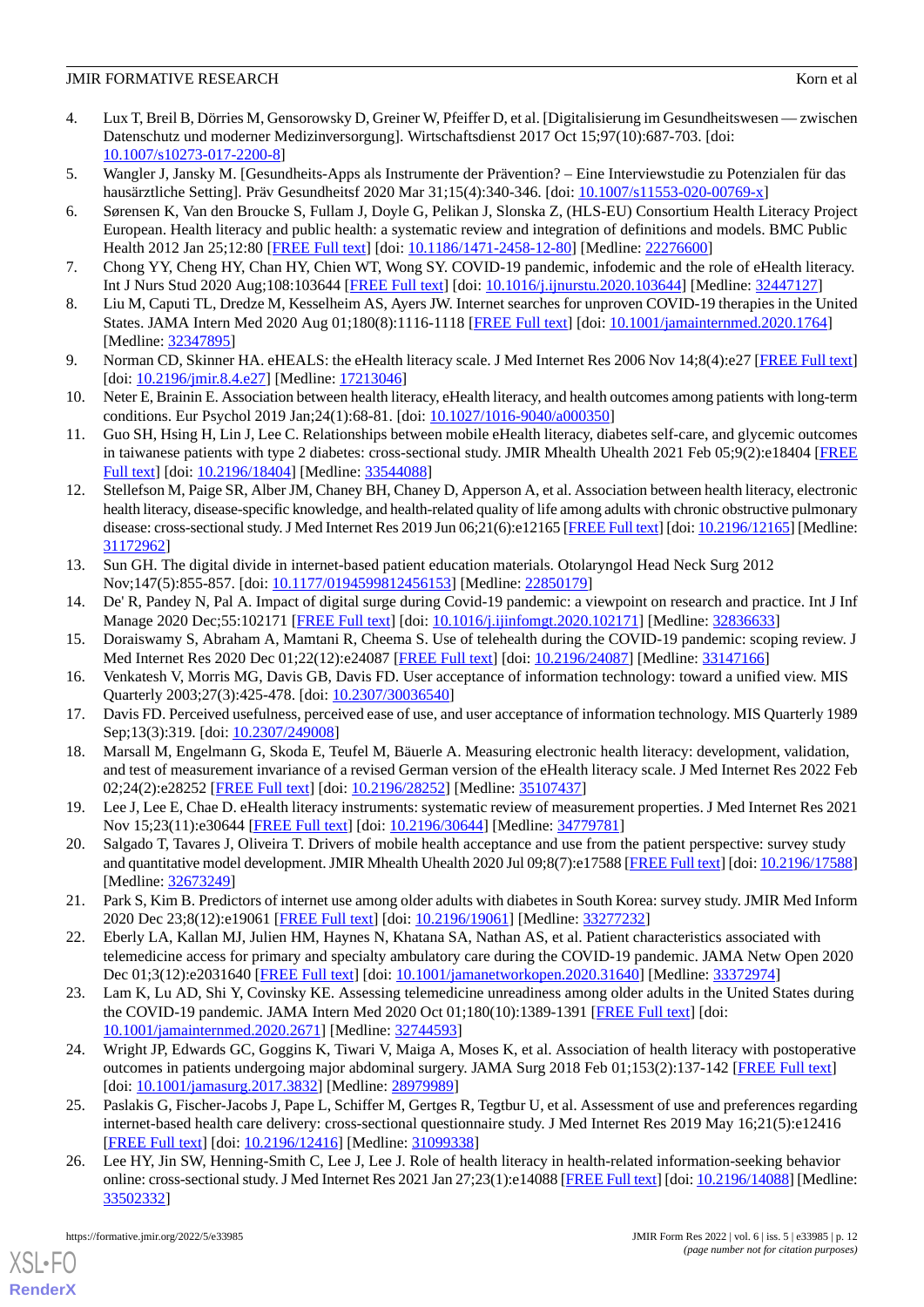#### **JMIR FORMATIVE RESEARCH** Korn et al. **EXAMPLE RESEARCH**

- <span id="page-12-0"></span>27. Zhang Y. Beyond quality and accessibility: source selection in consumer health information searching. J Assn Inf Sci Tec 2014 Jan 07;65(5):911-927. [doi: [10.1002/asi.23023\]](http://dx.doi.org/10.1002/asi.23023)
- <span id="page-12-2"></span><span id="page-12-1"></span>28. Schreurs K, Quan-Haase A, Martin K. Problematizing the digital literacy paradox in the context of older adults' ICT use: aging, media discourse, and self-determination. Can J Commun 2017 May 23;42(2). [doi:  $\underline{10.22230/cjc.2017v42n2a3130}$  $\underline{10.22230/cjc.2017v42n2a3130}$  $\underline{10.22230/cjc.2017v42n2a3130}$ ]
- <span id="page-12-3"></span>29. A memorandum on lifelong learning. VOCED Plus. URL:<http://hdl.voced.edu.au/10707/151503> [accessed 2022-04-28]
- <span id="page-12-4"></span>30. Schmidt-Hertha B, Strobel-Dümer C. Computer literacy among the generations: how can older adults participate in digital society? In: Challenging the 'European Area of Lifelong Learning'. Dordrecht: Springer; 2014.
- <span id="page-12-5"></span>31. Berens E, Vogt D, Messer M, Hurrelmann K, Schaeffer D. Health literacy among different age groups in Germany: results of a cross-sectional survey. BMC Public Health 2016 Nov 09;16(1):1151 [\[FREE Full text\]](https://bmcpublichealth.biomedcentral.com/articles/10.1186/s12889-016-3810-6) [doi: [10.1186/s12889-016-3810-6\]](http://dx.doi.org/10.1186/s12889-016-3810-6) [Medline: [27829401](http://www.ncbi.nlm.nih.gov/entrez/query.fcgi?cmd=Retrieve&db=PubMed&list_uids=27829401&dopt=Abstract)]
- <span id="page-12-6"></span>32. Asiri A, AlBishi S, AlMadani W, ElMetwally A, Househ M. The use of telemedicine in surgical care: a systematic review. Acta Inform Med 2018 Oct;26(3):201-206 [\[FREE Full text\]](http://europepmc.org/abstract/MED/30515013) [doi: [10.5455/aim.2018.26.201-206](http://dx.doi.org/10.5455/aim.2018.26.201-206)] [Medline: [30515013\]](http://www.ncbi.nlm.nih.gov/entrez/query.fcgi?cmd=Retrieve&db=PubMed&list_uids=30515013&dopt=Abstract)
- <span id="page-12-7"></span>33. Mann DM, Chen J, Chunara R, Testa PA, Nov O. COVID-19 transforms health care through telemedicine: evidence from the field. J Am Med Inform Assoc 2020 Jul 01;27(7):1132-1135 [\[FREE Full text](http://europepmc.org/abstract/MED/32324855)] [doi: [10.1093/jamia/ocaa072\]](http://dx.doi.org/10.1093/jamia/ocaa072) [Medline: [32324855](http://www.ncbi.nlm.nih.gov/entrez/query.fcgi?cmd=Retrieve&db=PubMed&list_uids=32324855&dopt=Abstract)]
- <span id="page-12-8"></span>34. Scott IA, Scuffham P, Gupta D, Harch TM, Borchi J, Richards B. Going digital: a narrative overview of the effects, quality and utility of mobile apps in chronic disease self-management. Aust Health Rev 2020 Feb;44(1):62-82. [doi: [10.1071/AH18064](http://dx.doi.org/10.1071/AH18064)] [Medline: [30419185](http://www.ncbi.nlm.nih.gov/entrez/query.fcgi?cmd=Retrieve&db=PubMed&list_uids=30419185&dopt=Abstract)]
- <span id="page-12-9"></span>35. Carroll JK, Moorhead A, Bond R, LeBlanc WG, Petrella RJ, Fiscella K. Who uses mobile phone health apps and does use matter? A secondary data analytics approach. J Med Internet Res 2017 Apr 19;19(4):e125 [[FREE Full text](https://www.jmir.org/2017/4/e125/)] [doi: [10.2196/jmir.5604](http://dx.doi.org/10.2196/jmir.5604)] [Medline: [28428170](http://www.ncbi.nlm.nih.gov/entrez/query.fcgi?cmd=Retrieve&db=PubMed&list_uids=28428170&dopt=Abstract)]
- <span id="page-12-11"></span><span id="page-12-10"></span>36. Yang E, Chang SJ, Ryu H, Kim HJ, Jang SJ. Comparing factors associated with eHealth literacy between young and older adults. J Gerontol Nurs 2020 Aug 01;46(8):46-56. [doi: [10.3928/00989134-20200707-02\]](http://dx.doi.org/10.3928/00989134-20200707-02) [Medline: [32936926\]](http://www.ncbi.nlm.nih.gov/entrez/query.fcgi?cmd=Retrieve&db=PubMed&list_uids=32936926&dopt=Abstract)
- 37. Baumeister A, Aldin A, Chakraverty D, Monsef I, Tina J, Seven US, et al. Interventions for improving health literacy in migrants. Cochrane Database Syst Rev 2019;2019(4). [doi: [10.1002/14651858.CD013303](http://dx.doi.org/10.1002/14651858.CD013303)]
- <span id="page-12-12"></span>38. Heponiemi T, Jormanainen V, Leemann L, Manderbacka K, Aalto A, Hyppönen H. Digital divide in perceived benefits of online health care and social welfare services: national cross-sectional survey study. J Med Internet Res 2020 Jul 07;22(7):e17616 [\[FREE Full text](https://www.jmir.org/2020/7/e17616/)] [doi: [10.2196/17616\]](http://dx.doi.org/10.2196/17616) [Medline: [32673218\]](http://www.ncbi.nlm.nih.gov/entrez/query.fcgi?cmd=Retrieve&db=PubMed&list_uids=32673218&dopt=Abstract)
- <span id="page-12-14"></span><span id="page-12-13"></span>39. Zeiger W, DeBoer S, Probasco J. Patterns and perceptions of smartphone use among academic neurologists in the United States: questionnaire survey. JMIR Mhealth Uhealth 2020 Dec 24;8(12):e22792 [[FREE Full text](https://mhealth.jmir.org/2020/12/e22792/)] [doi: [10.2196/22792\]](http://dx.doi.org/10.2196/22792) [Medline: [33361053](http://www.ncbi.nlm.nih.gov/entrez/query.fcgi?cmd=Retrieve&db=PubMed&list_uids=33361053&dopt=Abstract)]
- <span id="page-12-15"></span>40. Kirchberg J, Fritzmann J, Weitz J, Bork U. eHealth literacy of German physicians in the pre-COVID-19 era: questionnaire study. JMIR Mhealth Uhealth 2020 Oct 16;8(10):e20099 [[FREE Full text](https://mhealth.jmir.org/2020/10/e20099/)] [doi: [10.2196/20099\]](http://dx.doi.org/10.2196/20099) [Medline: [33064102](http://www.ncbi.nlm.nih.gov/entrez/query.fcgi?cmd=Retrieve&db=PubMed&list_uids=33064102&dopt=Abstract)]
- <span id="page-12-16"></span>41. Cheng C, Beauchamp A, Elsworth GR, Osborne RH. Applying the electronic health literacy lens: systematic review of electronic health interventions targeted at socially disadvantaged groups. J Med Internet Res 2020 Aug 13;22(8):e18476 [[FREE Full text](https://www.jmir.org/2020/8/e18476/)] [doi: [10.2196/18476\]](http://dx.doi.org/10.2196/18476) [Medline: [32788144\]](http://www.ncbi.nlm.nih.gov/entrez/query.fcgi?cmd=Retrieve&db=PubMed&list_uids=32788144&dopt=Abstract)
- <span id="page-12-17"></span>42. Peine A, Paffenholz P, Martin L, Dohmen S, Marx G, Loosen SH. Telemedicine in Germany during the COVID-19 pandemic: multi-professional national survey. J Med Internet Res 2020 Aug 05;22(8):e19745 [[FREE Full text](https://www.jmir.org/2020/8/e19745/)] [doi: [10.2196/19745\]](http://dx.doi.org/10.2196/19745) [Medline: [32568724\]](http://www.ncbi.nlm.nih.gov/entrez/query.fcgi?cmd=Retrieve&db=PubMed&list_uids=32568724&dopt=Abstract)
- <span id="page-12-18"></span>43. Zimmermann BM, Fiske A, Prainsack B, Hangel N, McLennan S, Buyx A. Early perceptions of COVID-19 contact tracing apps in German-speaking countries: comparative mixed methods study. J Med Internet Res 2021 Feb 08;23(2):e25525 [[FREE Full text](https://www.jmir.org/2021/2/e25525/)] [doi: [10.2196/25525\]](http://dx.doi.org/10.2196/25525) [Medline: [33503000\]](http://www.ncbi.nlm.nih.gov/entrez/query.fcgi?cmd=Retrieve&db=PubMed&list_uids=33503000&dopt=Abstract)
- <span id="page-12-19"></span>44. Menni C, Valdes AM, Freidin MB, Sudre CH, Nguyen LH, Drew DA, et al. Real-time tracking of self-reported symptoms to predict potential COVID-19. Nat Med 2020 Jul;26(7):1037-1040 [\[FREE Full text\]](http://europepmc.org/abstract/MED/32393804) [doi: [10.1038/s41591-020-0916-2](http://dx.doi.org/10.1038/s41591-020-0916-2)] [Medline: [32393804](http://www.ncbi.nlm.nih.gov/entrez/query.fcgi?cmd=Retrieve&db=PubMed&list_uids=32393804&dopt=Abstract)]
- <span id="page-12-21"></span><span id="page-12-20"></span>45. Boehm K, Ziewers S, Brandt MP, Sparwasser P, Haack M, Willems F, et al. Telemedicine online visits in urology during the COVID-19 pandemic-potential, risk factors, and patients' perspective. Eur Urol 2020 Jul;78(1):16-20 [\[FREE Full text](http://europepmc.org/abstract/MED/32362498)] [doi: [10.1016/j.eururo.2020.04.055](http://dx.doi.org/10.1016/j.eururo.2020.04.055)] [Medline: [32362498\]](http://www.ncbi.nlm.nih.gov/entrez/query.fcgi?cmd=Retrieve&db=PubMed&list_uids=32362498&dopt=Abstract)
- <span id="page-12-22"></span>46. Blustein DL, Guarino PA. Work and unemployment in the time of COVID-19: the existential experience of loss and fear. J Humanistic Psychol 2020 Jun 17;60(5):702-709. [doi: [10.1177/0022167820934229\]](http://dx.doi.org/10.1177/0022167820934229)
- 47. Hau H, Weitz J, Bork U. Impact of the COVID-19 pandemic on student and resident teaching and training in surgical oncology. J Clin Med 2020 Oct 26;9(11):3431 [[FREE Full text\]](https://www.mdpi.com/resolver?pii=jcm9113431) [doi: [10.3390/jcm9113431](http://dx.doi.org/10.3390/jcm9113431)] [Medline: [33114552](http://www.ncbi.nlm.nih.gov/entrez/query.fcgi?cmd=Retrieve&db=PubMed&list_uids=33114552&dopt=Abstract)]
- 48. Abel T, McQueen D. Critical health literacy and the COVID-19 crisis. Health Promot Int 2020 Dec 01;35(6):1612-1613 [[FREE Full text](http://europepmc.org/abstract/MED/32239213)] [doi: [10.1093/heapro/daaa040](http://dx.doi.org/10.1093/heapro/daaa040)] [Medline: [32239213\]](http://www.ncbi.nlm.nih.gov/entrez/query.fcgi?cmd=Retrieve&db=PubMed&list_uids=32239213&dopt=Abstract)
- 49. Schomakers E, Lidynia C, Vervier LS, Calero Valdez A, Ziefle M. Applying an extended UTAUT2 model to explain user acceptance of lifestyle and therapy mobile health apps: survey study. JMIR Mhealth Uhealth 2022 Jan 18;10(1):e27095 [[FREE Full text](https://mhealth.jmir.org/2022/1/e27095/)] [doi: [10.2196/27095\]](http://dx.doi.org/10.2196/27095) [Medline: [35040801\]](http://www.ncbi.nlm.nih.gov/entrez/query.fcgi?cmd=Retrieve&db=PubMed&list_uids=35040801&dopt=Abstract)
- 50. Seckin G, Hughes S. Patient-reported outcomes in a nationally representative sample of older internet users: cross-sectional survey. JMIR Aging 2021 Nov 24;4(4):e16006 [[FREE Full text\]](https://aging.jmir.org/2021/4/e16006/) [doi: [10.2196/16006\]](http://dx.doi.org/10.2196/16006) [Medline: [34822340](http://www.ncbi.nlm.nih.gov/entrez/query.fcgi?cmd=Retrieve&db=PubMed&list_uids=34822340&dopt=Abstract)]

 $XS$  • FO **[RenderX](http://www.renderx.com/)**